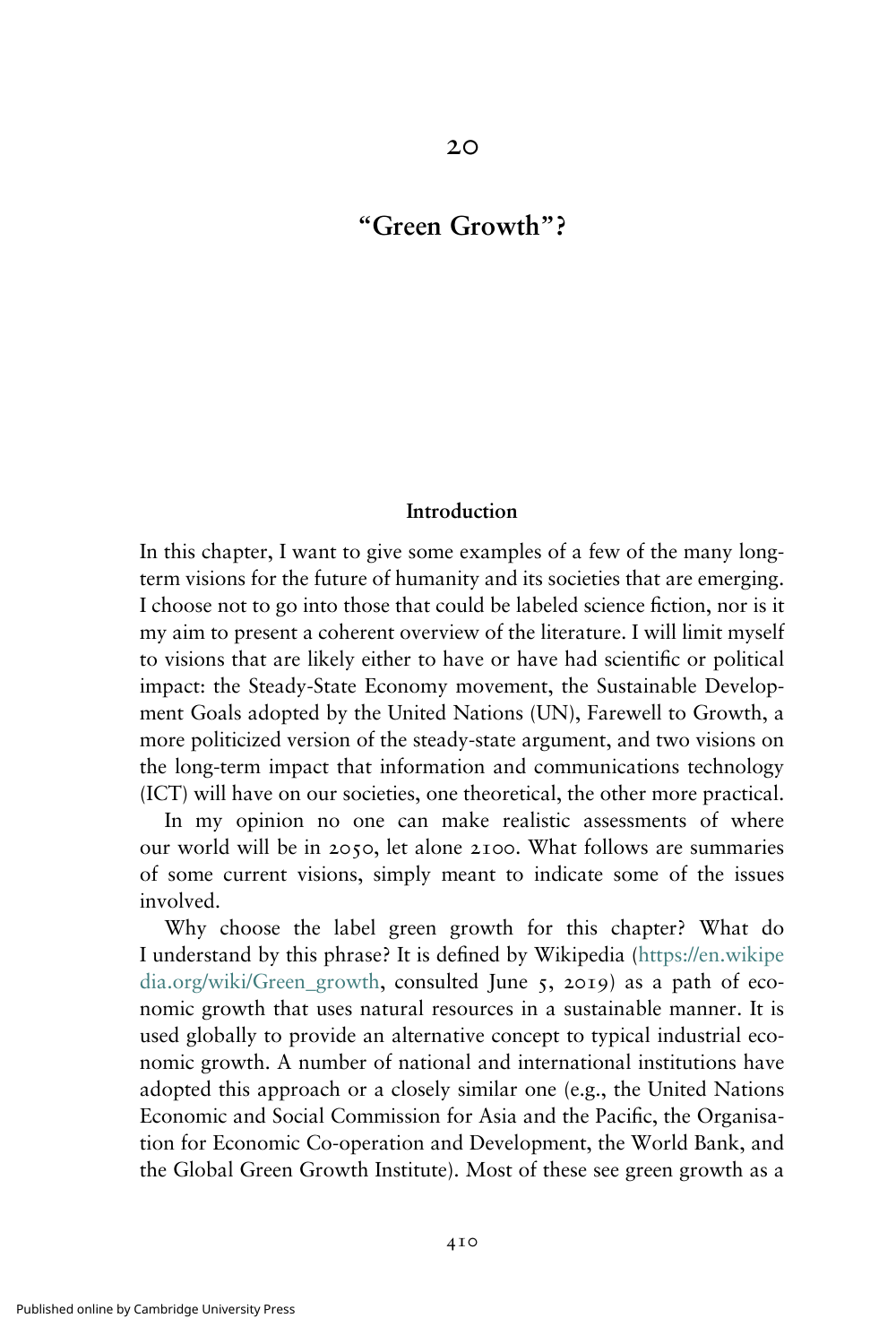way forward with respect to the current sustainability predicament, but within the current socioeconomic free market paradigm.

The reasons for my choices are in part theoretical, in part practical. I am convinced that the climate change debate has from the start been formulated by the scientific community in a way that has precluded general acceptance and consensus – as a threat to our societies, rather than as an opportunity for change. Hence it came to be associated with burden sharing, with limits to growth, and thus with regression; with a way back rather than with a way forward (AtKisson 2010).

The concept of green growth was first introduced under pressure from the business community to make the concept of growth compatible with environmental challenges, as growth is essential for profit in the current capitalist system. It has been adopted more widely as a term that emphasizes transformation rather than regression or danger and accepts that growth is necessary to improve the lot of billions of people in the developing world.

As was the case with its predecessors, sustainability and resilience, the term green growth is ill defined. For me, it implies in effect a profound restructuring of global society that will, in the long run, change the roles and ways of each and every one of us as individuals, as well as the design and functioning of our customs, institutions, and laws, much as earlier structural changes in society (sedentism, urbanization, and the Industrial Revolution) did in the now distant past. As part of that, it is expected to substantively reduce the human use of environmental resources, waste production, and the differences in wealth and wellbeing between north and south, as well as between and within individual countries. But it will, if successful, go beyond that and affect many aspects and sectors of our societies worldwide. Of course, it is impossible to envisage how this will play out – but we need to think seriously about the kinds of dynamics that we should set in motion, why, and how. This is what I would like to consider in this chapter by looking, in the first instance, at some of the futures that others in the sustainability business have (or have had) in mind. In presenting these, I also raise a question about whether growth and its cousin progress have a place in the kind of fundamental change that is required to deal with our sustainability conundrum.

### Steady-State Economics

To initiate this topic, I want to go back to a groundbreaking book published many years ago. Herman Daly (1973) is one of the earliest to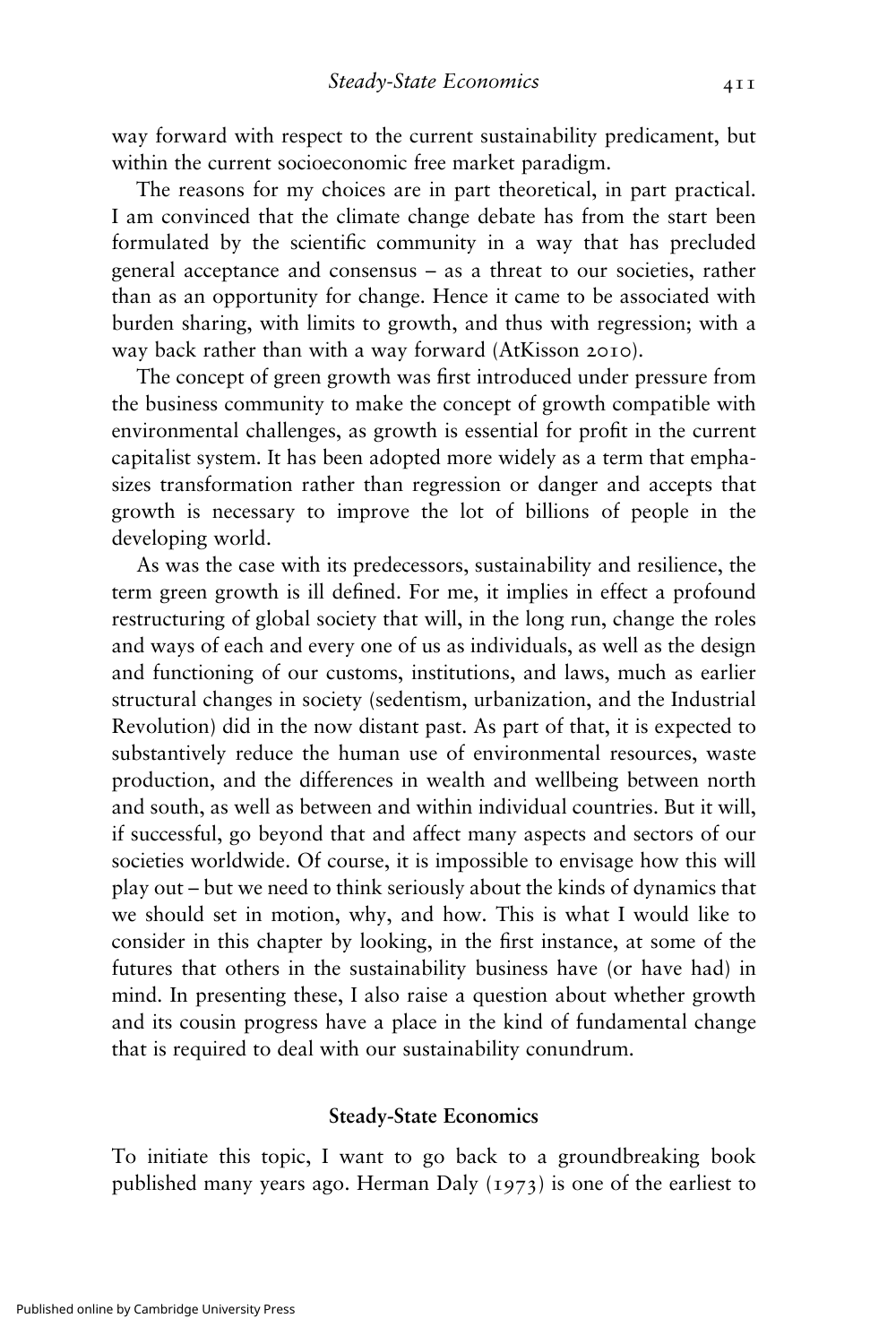envisage a world that goes no further down the path of progress and growth. He was of course not the first to mention that human development may ultimately hit limits. Antecedents of Daly's ideas are found in Smith (1776), Malthus (1798), Ricardo (1817), Mill (1848), and Keynes (1930), to mention but a few. Moreover, Daly's book is part of a cluster of works on the same theme that were published at more or less the same time, including Boulding (1966), Georgescu-Roegen (1971), Meadows et al. (1972), Schumacher (1973), and others. But no one has argued the case of a steady-state economics as convincingly (and untechnically) as Daly.

In evaluating his very strong and in some places emotional plea, the reader is reminded that it was written at a time that information, information processing, and complex systems did not yet figure in our arsenal of intellectual tools. His work is therefore entirely based on energy- and matter-related arguments, and does not in any way consider societies as complex systems. His solution of a steady state still characterizes a linear cause-to-effect kind of thinking.

Yet there are still some interesting lessons for us in his analysis. I present them here in the form of a set of questions meant to promote a critical consideration of the fundamental societal choices that are to be faced in an era in which our global environmental footprint (Wackernagel et al. 1998) far exceeds the sustainable.

Daly's critique of the idea of progress and its role in the world is essentially value-based, in the absence of the ideas that are the foundation of this book, concerning information processing as part of the driving feedback loop that pushes our societies to include ever more people, more technology, more wealth, more power, and better health for (part of ) the world population. Thus, he grounds his argument in the western value system, stating: "Once we have replaced the basic premise [sic] of 'more is better' with 'enough is best', <sup>1</sup> the social and technical problems of moving to a steady state become solvable, perhaps even trivial" (1973, 2). He thus brings the argument back from economics to political and social philosophy, where it started in the nineteenth century with Malthus, Marx, and many others: "Only by returning to its moral and biophysical foundations and shoring them up, will economic thinking be able to avoid a permanent commitment to misplaced concreteness and crackpot rigor."2

For Daly, therefore, "the challenge is to develop a political economics that recognizes both ecological and existential scarcity and develops its propositions at a low to intermediate level of abstraction, understandable by the layman or average citizen..." That is indeed the kind of narrative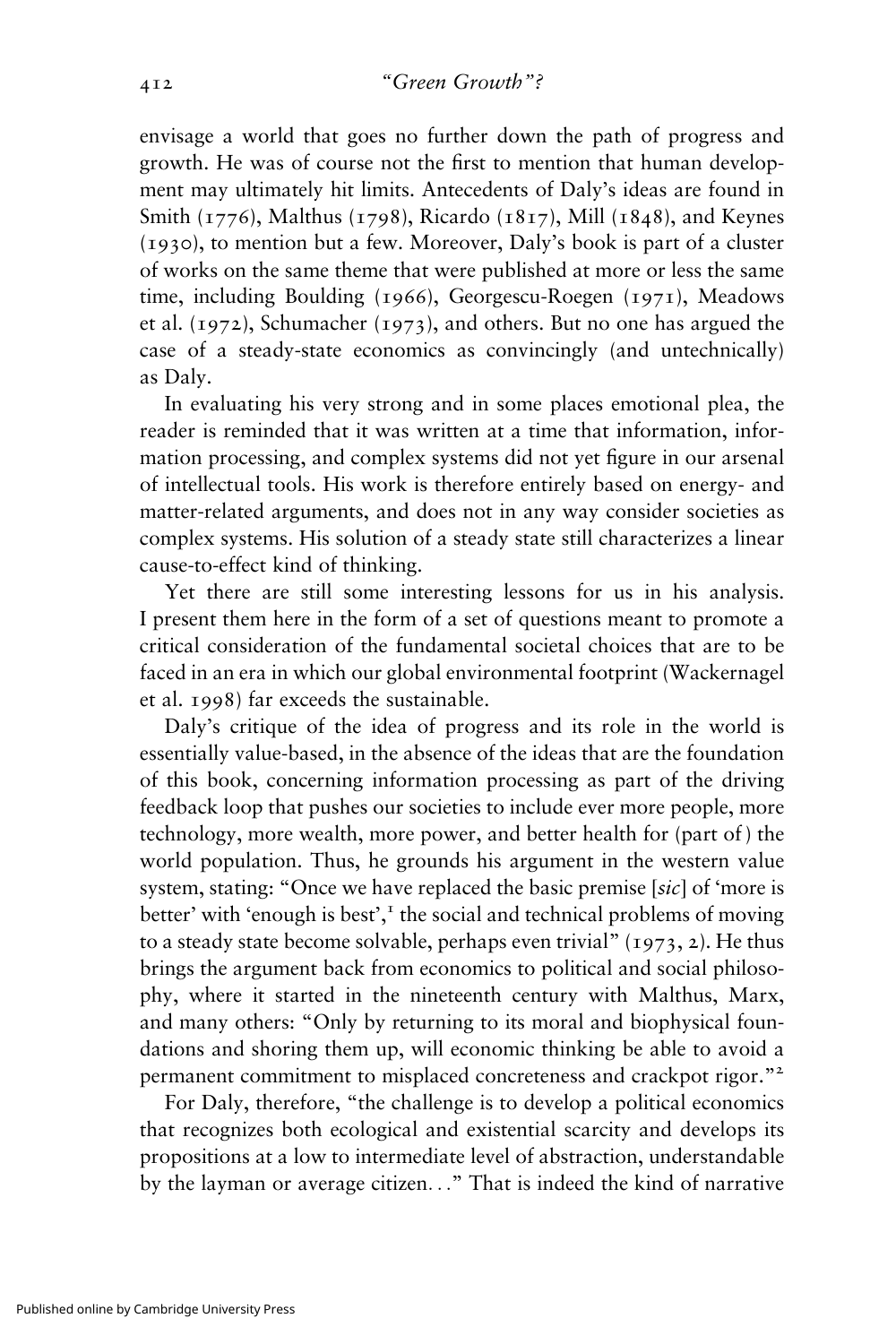that needs to be, and in part has been, developed to promote the change in mindset that is necessary to achieve sustainability.

Underpinning all this is a particularly critical vision of the role of science and technology in our societies, which is worth thinking about in view of what is happening in the early twenty-first century. He cites a phrase from the 1933 Chicago World's Fair Guidebook: "Science discovers, industry applies, and man adapts himself to, or is molded by, new things ... Individuals, groups, entire races of men fall into step with Science and Industry" (cited in Dubos 1974–1975, 8). In other words, in how far have we, the scientists, contributed to the spiraling out of control of society's relationship with the environment? Whether we see technology as shaped by the economy or the other way around (Arthur 2009), this is certainly worth thinking about. I raised this issue in a related form in Chapter 3 and in the last section of Chapter 18.

To what extent has the free market ideology, with its "invisible hand" inversion of the relative roles of society and the economy (Polanyi 1944; Chapter 18), and the ensuing systemic acceleration of innovation sucked science and technology into its vortex? If this is indeed the case, can society regain control over the runaway dynamics thus triggered? Daly's kind of steady-state economics would channel technical progress in the socially benign directions of small-scale decentralization, increased durability of products, and increased long-term efficiency in the use of scarce resources. It would thus respond (at least in part) to the issue raised in Chapter 12 – that scientists must better understand invention so that they can focus it on the most important needs of society, rather than let it continue to run rampant in every conceivable direction (as has happened so far).

All this also raises another important issue that has not received enough attention: demographics. In principle, this is the part of the information processing–knowledge acquisition–population growth feedback loop driving our present predicament that we could indeed individually control. Yet in the sustainability debate the issue plays the role of the, often invisible, elephant in the room, being avoided in discussions for two reasons: the western ethic about life being sacrosanct (which does not necessarily apply to the same extent in other cultures), and the ample evidence that in the current system it is impossible to achieve economic growth without population growth.

But the latter may be about to change, as a result of automation. If automation and artificial intelligence (AI), as predicted, cause widespread unemployment, the question of demographic growth is reduced to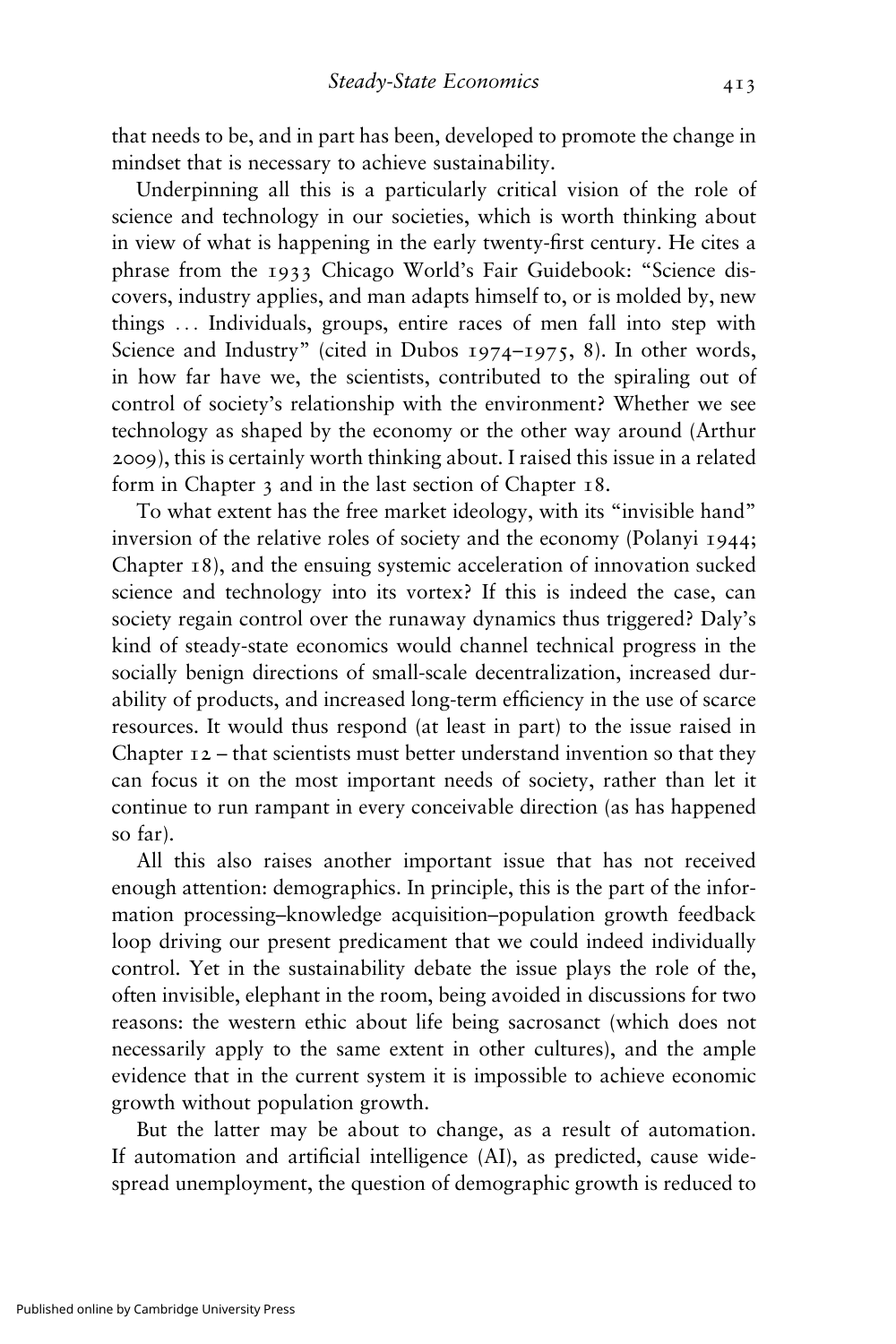an (essentially western) ethical issue: the inviolability of human life and the desire to improve health and lengthen individuals' lives. We need to urgently question whether this value set is compatible with the sustainability of our societies, and if so how we will deal with the resultant increase in the global population, which has thus far in many places been accepted in an almost axiomatic way (except in China and India). Daly states:

Growth of the human household within a finite physical environment is eventually bound to result in both a food crisis and an energy crisis and in increasingly severe problems of resource depletion and pollution [...] Technological adaptation has been the dominant reaction [...] We need, however, to shift the emphasis toward ecological adaptation, that is to accept the natural limits to the size and dominion of the human household. To concentrate on moral growth and qualitative improvement [...] (Daly 1973, 12)

By implication, we should be "back-casting," working from a future in which those environmental and resource limits apply, toward a roadmap that can achieve the necessary changes, rather than taking the present as a starting point and forecasting from there into the future to create our roadmap.

In this process, as the human mind, as well as the coherence of society, require ever more information processing and acquisition of knowledge, we have to turn to the realm of the mind and the spirit for satisfying that need, rather than to the material and energetic realms. We need to enrich, rather than impoverish, the dimensionality of our value systems by developing the mental, normative, and ethical dimensions that have (in part at least) been jettisoned as part of (one-dimensional, wealth-directed) globalization (see Chapters 14 and 16).

Daly thus initiated a movement toward no growth (steady-state) economics. I want to briefly present and discuss some of the core ideas of this movement as I am not sure it offers a realistic solution to our predicament. A compact treatment of the subject, which places it in its historical context, is found on Wikipedia (https://en.wikipedia.org/wiki/ Steady-state economy, consulted April 28, 2017). First, to avoid a frequent misunderstanding, it is worth pointing out that a steady-state economy (or a degrowth economy) is not the same as a stagnant economy. Whereas the latter is an (undesired) regressive phase in a growth economy, the former is a deliberately politically motivated and implemented economy that is geared to the absence of growth. Critics of the steady-state economy usually object to it by arguing that [resource](https://en.wikipedia.org/wiki/Sustainability#Decoupling_environmental_degradation_and_economic_growth) [decoupling,](https://en.wikipedia.org/wiki/Sustainability#Decoupling_environmental_degradation_and_economic_growth) [technological development,](https://en.wikipedia.org/wiki/Productivity_improving_technologies) and the [unrestrained operation](https://en.wikipedia.org/wiki/Market_%28economics%29#Mechanisms_of_markets)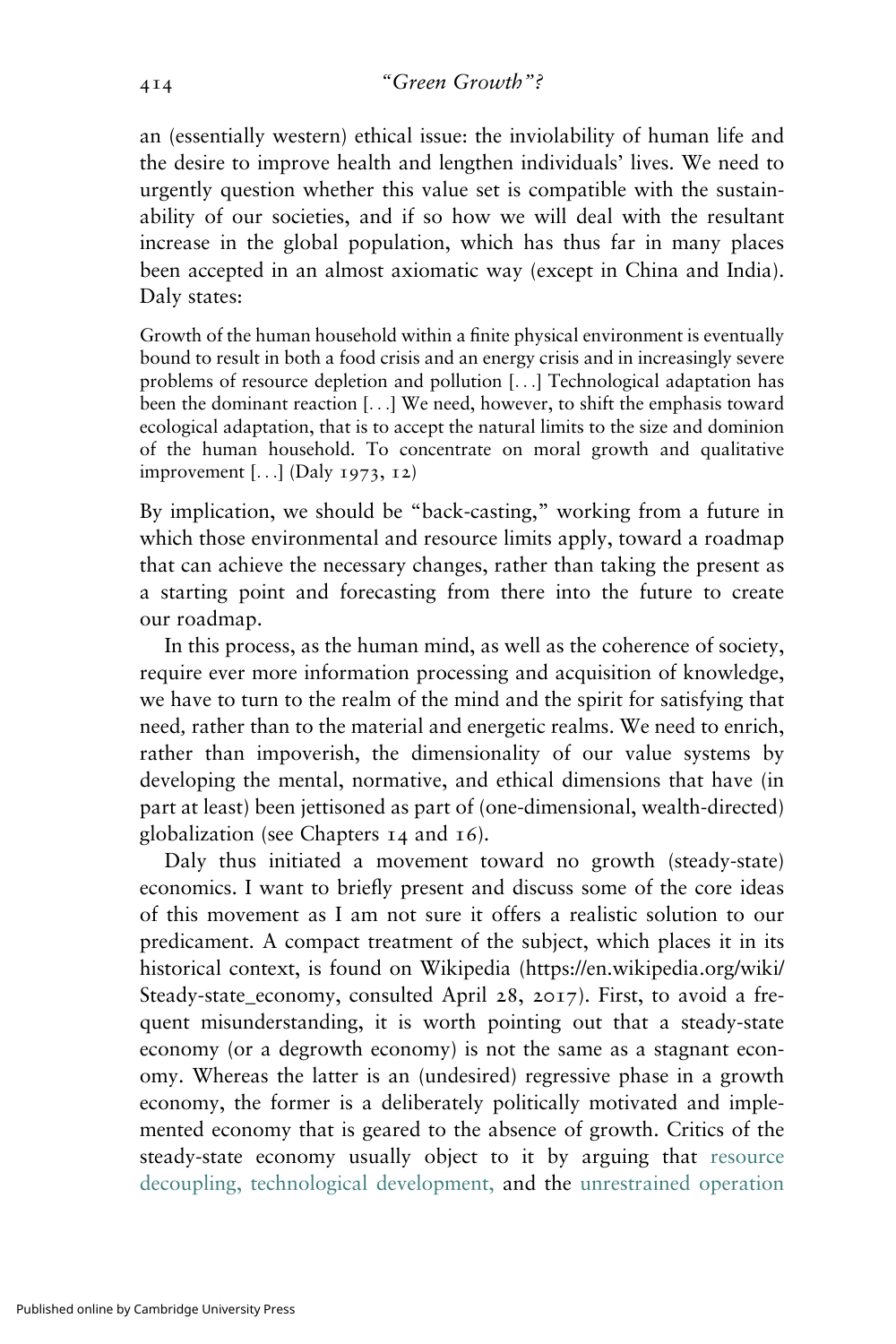[of market mechanisms](https://en.wikipedia.org/wiki/Market_%28economics%29#Mechanisms_of_markets) are fully capable of overcoming any resource scarcity, any rampant pollution, or any overpopulation ever to be encountered. It will be clear to the reader that I do not agree with that thesis unless it encompasses major societal changes, some of which will be discussed in a later section of this chapter. A core driver toward a steadystate economy should be that invention and innovation are, as far as possible by stimuli, by legal means, and a better understanding of the process of invention and innovation itself, directed toward achieving such a goal, while all efforts should be focused on stopping further digging the hole we are in; i.e., slowing down the feedback loop that is responsible for the current acceleration of information processing and its material and environmental consequences. That in turn requires us to review the role of economy and technology as drivers of society and to consider reinventing that relationship by reengineering societal control over the economy. As I mentioned in Chapter 12, our current predicament is due to 250 years of unbridled and undirected invention and innovation, and as Einstein (n.d.) famously said: "We cannot solve our problems with the same thinking we used when we created them."

Proponents of the steady-state economy, on the other hand, argue that these objections remain insubstantial and mistaken – and that the case for a steady-state economy is gaining leverage every day with the power of new technologies and, in particular, ICT. In my opinion, this is not really a better solution as long as we have large proportions of the global population living in abject poverty and lacking even the basic resources that are available to the developed world. Not only is this ethically unacceptable, but it triggers major societal disruptions both within and between nations, of the kind currently manifest in the Near East.

### Sustainable Development Goals

One recent attempt to address the current global inequality, while remaining within a safe planetary operating space from an environmental perspective by adopting limited and directed growth, is the UN effort to promote Sustainable Development Goals (SDGs). These goals are – from a political perspective correctly, if from a scientific point of view maybe too sectorally – formulated in terms of seventeen practical challenges to solve in the near future (Figure 19.1). In this section I will briefly present them, and the way in which a major, global project (The World in 2050) is trying to concretize them.<sup>3</sup> My reason for doing this is that the SDG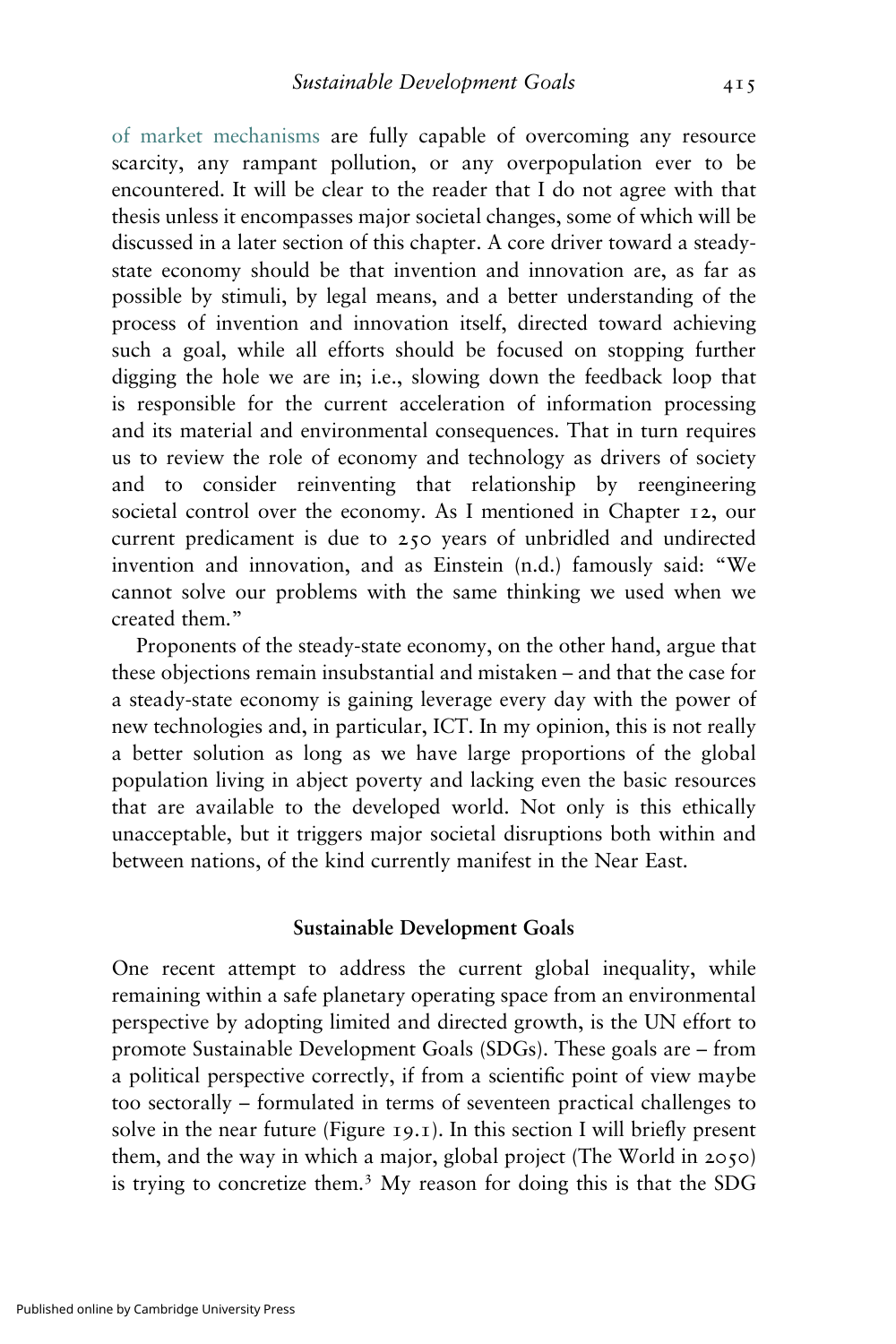

FIGURE 20.1 The UN's Sustainable Development Goals (open source by permission of the UN)

movement is the most recent global attempt to move in the opposite direction from the steady-state and degrowth economy movements.

The SDGs are defined in a UN resolution that was adopted in 2015, aiming at, in summary, the following (a more extensive description is found in Wikipedia at [https://en.wikipedia.org/wiki/Sustainable\\_Develop](https://en.wikipedia.org/wiki/Sustainable_Development_Goals) [ment\\_Goals](https://en.wikipedia.org/wiki/Sustainable_Development_Goals), consulted June 6, 2019):

- To end poverty and hunger, in all their forms and dimensions, and to ensure that all human beings can fulfill their potential in dignity and equality and in a healthy environment.
- To protect the planet from degradation, including through sustainable consumption and production, sustainably managing its natural resources and taking urgent action on climate change, so that it can support the needs of present and future generations.
- To ensure that all human beings can enjoy prosperous and fulfilling lives and that economic, social, and technological progress occurs in harmony with nature.
- To foster peaceful, just, and inclusive societies that are free from fear and violence. There can be no sustainable development without peace and no peace without sustainable development.
- To mobilize the means required to implement this agenda through a revitalized Global Partnership for Sustainable Development, based on a spirit of strengthened global solidarity, focused in particular on the needs of the poorest and most vulnerable and with the participation of all countries, all stakeholders, and all people.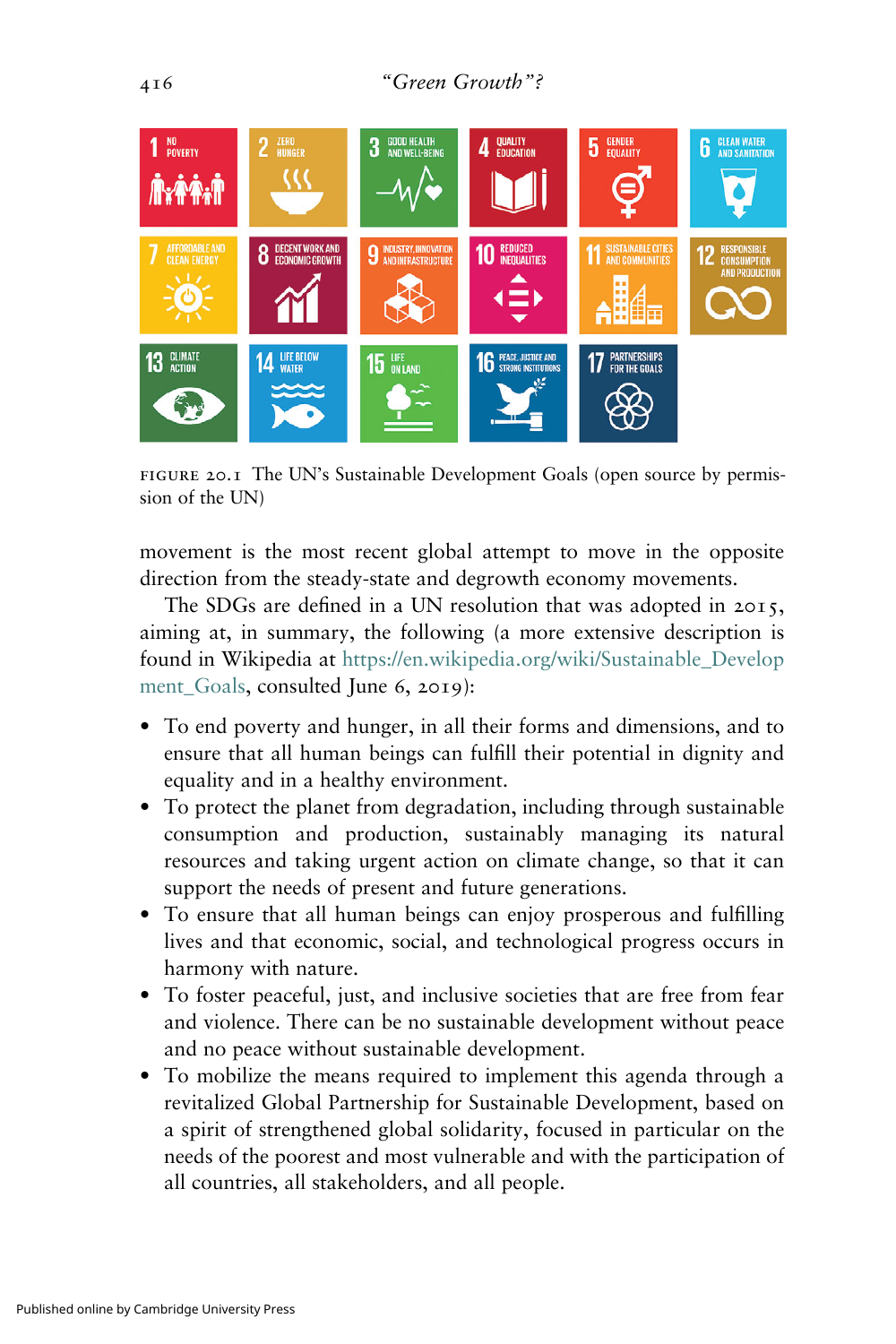The approach reflects Ban Ki-moon's statement that "We don't have [a] plan B because there is no planet B" ([https://news.un.org/en/story/](https://news.un.org/en/story/2014/09/477962-feature-no-plan-b-climate-action-there-no-planet-b-says-un-chief)2014/ 09/477962[-feature-no-plan-b-climate-action-there-no-planet-b-says-un](https://news.un.org/en/story/2014/09/477962-feature-no-plan-b-climate-action-there-no-planet-b-says-un-chief)[chief](https://news.un.org/en/story/2014/09/477962-feature-no-plan-b-climate-action-there-no-planet-b-says-un-chief), consulted June 6, 2019). Though adopted by all the nations represented in the General Assembly of the UN as "Transforming Our World: The 2030 Agenda for Sustainable Development," the approach represents a very specific perspective on the future of Earth and its societies, which is dominated by the idea of progress – the assumption that things will on the whole always tend to become (or should be made) better (whatever that may mean) ([https://en.wikipedia.org/wiki/Idea\\_of\\_progress,](https://en.wikipedia.org/wiki/Idea_of_progress) consulted April 14, 2017).

The approach is heavily goal oriented, and attempts to define 168 specific improvements in the seventeen domains, such as: "By 2030, ensure that all girls and boys complete free, equitable and quality primary and secondary education leading to relevant and [...] effective learning outcomes." But most importantly, the SDGs seem to adopt at the global level a more or less linear projection into a future based on current trends, focused on achieving a state of "no one left behind" for the whole of the world's population by attaining a modicum of material comfort for all.<sup>4</sup> As such, it clearly goes against the grain of traditional western liberal capitalism, while adopting the western idea of progress.

As it concerns goals for a possibly foreseeable – but certainly not predictable – future, achieving them could easily be derailed, because of the fundamental uncertainties inherent in the long-term projections of the multidimensional dynamics involved, or because of newly emerging scientific, economic, or political issues.

Moreover, we are all aware of the difficulties and limitations of current social science and humanities research on the topic of global change. While there is considerable scientific knowledge concerning the physical dynamics of the Earth's system, there is much less knowledge of the societal dynamics involved, and little insight into the second order dynamics involved in socioenvironmental coevolution. A major effort in this domain is essential, especially if one views the sustainability challenge as a socioenvironmental rather than an environmental one.

Another question is whether, or to what extent, the linear progress approach is one that all communities involved can subscribe to. Clearly, the SDGs have been negotiated between national representatives principally belonging to their countries' elites, who have, to a certain extent, been brought up with the western ideas involved. It is not clear to what degree the populations of the world would ultimately subscribe to these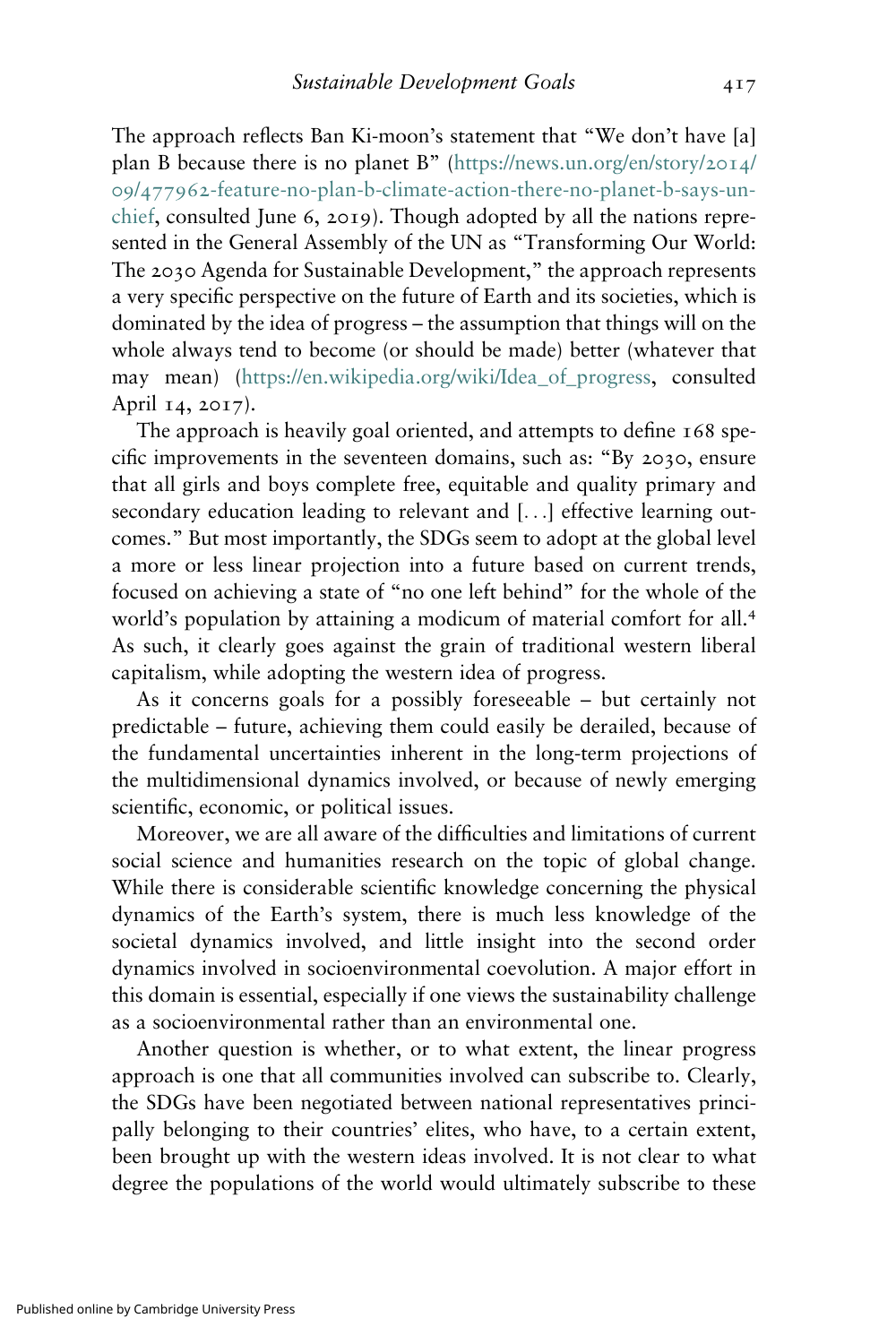ideas or be prepared for the effort needed to implement them. Here, again, Polanyi's, Graeber's, and Munck's warnings (Chapter 18) seem relevant; i.e., that the more forcefully one attempts to make large, culturally different, populations converge, the greater the risk that such a trend gives rise to identity challenges and defensive tensions in the societies concerned. Current developments in Europe and the USA seem to point in that direction, not to mention trends in the world of Islam.

I would therefore argue that the top-down approach developed by the UN is an important step forward as it gives researchers, politicians, and others a mandate to search for various paths forward; but that it is also risky. From the complex systems perspective, it would be wiser to develop a wider plurality of futures and trajectories rather than just progressbased ones, taking different contextual developments and different worldviews into account,<sup>5</sup> in different locations, experienced by different societies that think fundamentally differently, have different cultures, different values, and live in different environmental circumstances.

Alongside the very important efforts currently under way to use advanced modeling techniques to try and define a number of trajectories to attain a sustainable SDG future, such as is being undertaken by the World in 2050 project, $6$  there are therefore very good reasons to study a much wider set of potential scenarios for our various futures by adopting a complex systems approach and engaging different societies in discussions about which kind of environment and what kind of society they might want to strive for. It would more realistically represent the true nature of the challenge ahead, something that is not fully done justice to in the UN's linear, compromise-driven, approach.

Such an effort could begin by collecting a wide array of narratives about the future of the Earth from different perspectives and different parts of the world. It would improve our understanding of global and regional socioenvironmental dynamics, would yield a number of alternative pathways for the future, including those that will help us achieve the SDGs and others that might offer different futures for our planet and our societies, and would allow a wider global participation in the discussions about the future of our societies; one that is more representative of the cultural diversity of our planet's population.7

In summary, contrasting the SDG goals with the arguments of the steady-state and degrowth movements highlights the fact that we are on the one hand urged (top-down) to live within our environmental means, and on the other hand see the need to generate novel kinds of resource use and economic development across the world so that all of the world's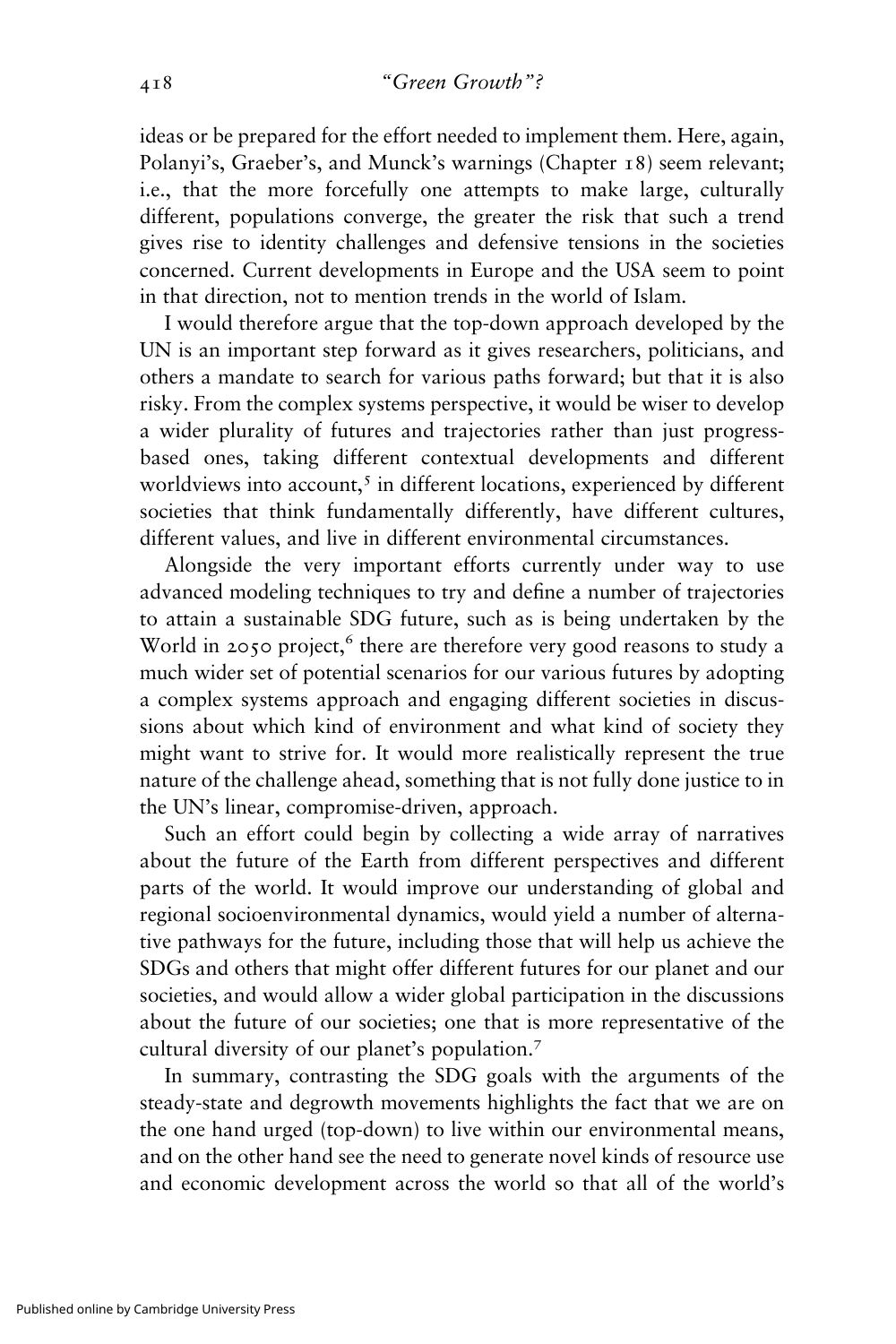populations may share in basic human comforts. That kind of innovation is inevitably to a large extent local and bottom-up.

The question we are faced with is therefore how we can sail between Scylla and Charybdis, between unsustainable resource use and continued imbalances in development, and at the same time between top-down steering of world development and bottom-up encouragement and development of networks of local communities. In Chapter 19, I mentioned various movements and experiments striving to do just that, which have emerged in recent years. But much more remains to be done.

### Toward a Mindset Change

As an example of the more recent degrowth version of Daly's general argument, I will take the work of Serge Latouche. In his book Farewell to Growth (2007), in language that is no less emotional than Daly's but much more political, he emphasizes and treats in more detail what it takes to abandon the unidimensional growth and progress ideology that drives the current world system, and focuses on the mindset change that this requires. His goal is to: "build a society in which we can live better lives whilst working less and consuming less. That is an essential proposition if we are to open up a space for the inventiveness and creativity of the imagination, which has been blocked by economistic, developmentalist and progressive totalitarianism." (2007, 9)

In striving for that goal, Latouche delves deeply into the political economy that is responsible for the current situation. Thus, he clearly distances himself from sustainability and sustainable development:

Sustainable development has now found the perfect way to square the circle: "clean development mechanisms"  $[sic]$ .<sup>8</sup> The expression refers to technologies that save energy or carbon and that are described as being eco-efficient. This is more verbal diplomacy. The undeniable and desirable advances that have been made in technology do nothing to challenge the suicidal logic of development. This is another way of patching things up so as to avoid having to change them.  $(2007, 11)$ 

Instead, he builds on the tradition of the social sciences that is exemplified by such scholars as Emile Durkheim, Marcel Mauss, Karl Polanyi, Marshall Sahlins, Erich Fromm, and Gregory Bateson, who maintain that the economy is to serve society instead of the other way around (Chapter 16). As pointed out by Georgescu-Roegen (1971[2014]), in adopting a Newtonian paradigm that ignores the second law of thermodynamics and the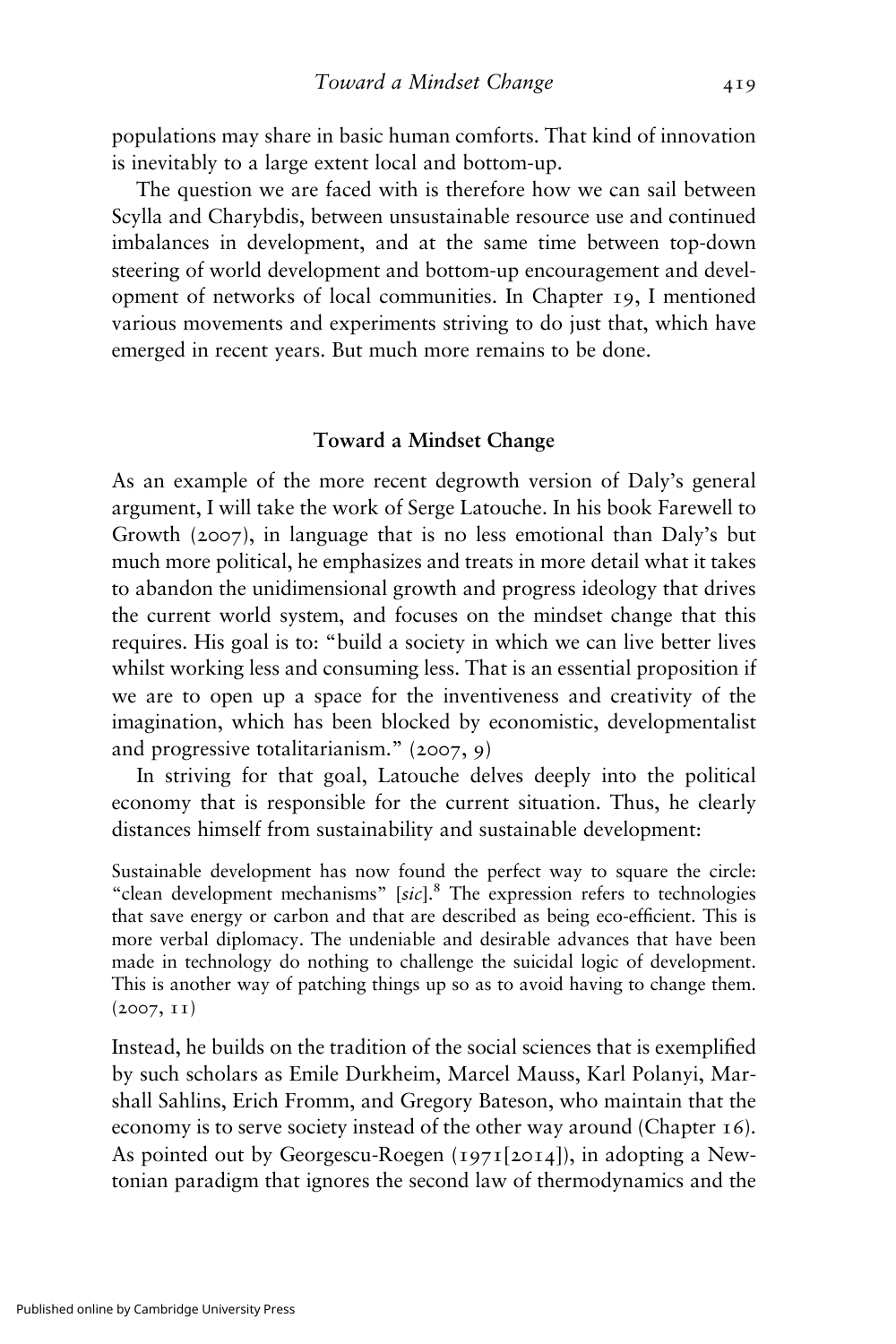inevitability of entropy, neoclassical economics creates a formally elegant, closed system model that has little relation to a real world economy that is embedded in an open physical, chemical, and biological as well as social world. It can therefore only be realistically dealt with in a complex flow structure approach, as applied here.

The main aim of Latouche's book is thus to exchange the current extraction-to-waste economy for a (novel) economy of opportunity creation, in which innovation is necessity-driven (Chapter 13; van der Leeuw  $& Zhang\ 2014$ ).

In the context of the earlier discussion about demography, it is interesting to see that for Latouche a reduction in the population is a lazy solution that is not realistic. It would not in itself transform the dynamic driving our economies, and would thus at best cause a temporary slowdown. In his vision only a profound dematerialization of our hypergrowth-driven developed and developing societies will have the desired effect, and the main issue is then how the reduced quantities of resources are to be spread across the world. He tends here toward the kind of distribution economy also proffered by Arthur  $(Chapter 18)$ .

The desired restructuring of our societies, Latouche argues (2007, 33), can be synthesized into a virtuous circle of eight Rs: reevaluate, reconceptualize, restructure, redistribute, relocalize, reduce, reuse, and recycle. These eight interdependent goals, he argues, can together trigger a process of degrowth that will be serene, convivial, and sustainable. It is of necessity a local, bottom-up process that aims for a renewed focus on community, equity, sobriety, taking less and giving more, and using local resources:

The pleasure of leisure and the ethos of play should replace the obsession with work. The importance of social life should take precedence over endless consumerism, the local over the global, autonomy over heteronomy, an appreciation of good craftsmanship over productivist efficiency, the rational over the material, and so on. A concern for truth, a sense of justice, responsibility, respect for democracy, the celebration of differences, the duty of solidarity and the life of the mind: these are the values we must win back at all cost, as it is those values that will allow us to flourish and to safeguard our future. (Latouche 2007, 34)

In invoking the need to move in this direction, he clearly converges with many moral philosophers (such as John Dewey, see Stanford Encyclopedia of Philosophy [\(https://plato.stanford.edu/entries/dewey-political/](https://plato.stanford.edu/entries/dewey-political/), consulted July 27, 2017), environmentalists such as Gilles Clément (Clément et al. 2007; Clément 2015), and a very large number of Christian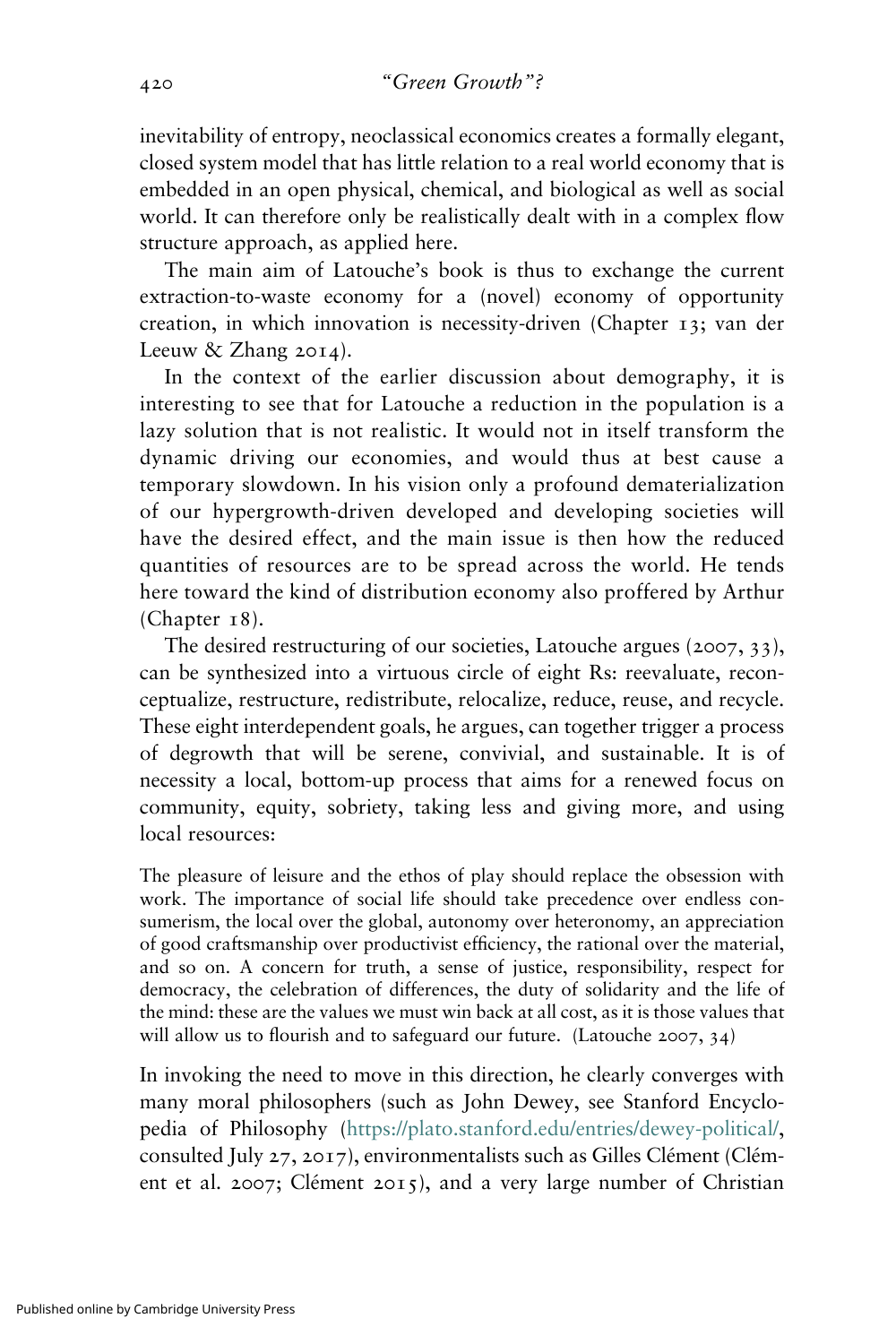ecologists for whom the eleventh commandment is "Respect nature because it is God's creation."

I do not have the space here to go into the eight processes that Latouche argues for in detail. Among them, he sees a strategic role for reevaluation, reduction, and relocalization. The process to achieve these is a bottom-up one, in which local ecological democracies are created that satisfy needs for identity and control over everyday life. Though he does not cite her, his ideas are in this respect very close to Ostrom's (1990). One of the interesting things in his work is that he refers to many ongoing local initiatives that are effectively moving in this direction, striving for environmental and economic autonomy (including but not limited to renewable energy, locally valid vouchers instead of national currencies, and organic, small-scale agriculture), focusing on the management of local and regional common-pool resources that, importantly, involve active citizen participation in the governance process.

A detailed discussion of the way this approach might play out in the global south is included, and here Latouche emphasizes that local communities should not be forced or seduced to adopt northern ideas, but helped (or left alone) to define their own futures and develop ways to attain them.

For me, an important contribution here is that this would enlarge our global value space and thereby open new ways for harmonious and appreciative interaction between multidimensional communities. The Development Research Centre (DRC – of the State Council of the People's Republic of China) project in ShiShou in China in which ASU is participating (Chapter 18) is an interesting example, where a local community is being given support to develop from a preindustrial agricultural community to a postindustrial one without transitioning through an industrial stage, and along lines the community itself defines. As part of the project, the community is revived and begins attracting back some of the inhabitants who earlier went to the city.

In contrasting this approach with the SDG initiative discussed in the last section, the difference is not so much in the ultimate goal, a better life and a better local or regional balance between resources and consumption, but in the other dimension of our trip between Scylla and Charybdis – top-down versus bottom-up. The bottom-up choice represented here allows for many more, and very different, ways forward. It enhances the dimensionality of our human experience and favors diversity. And after all, isn't it from the bottom up that humanity has created all forms of durable societal organization, including hierarchies?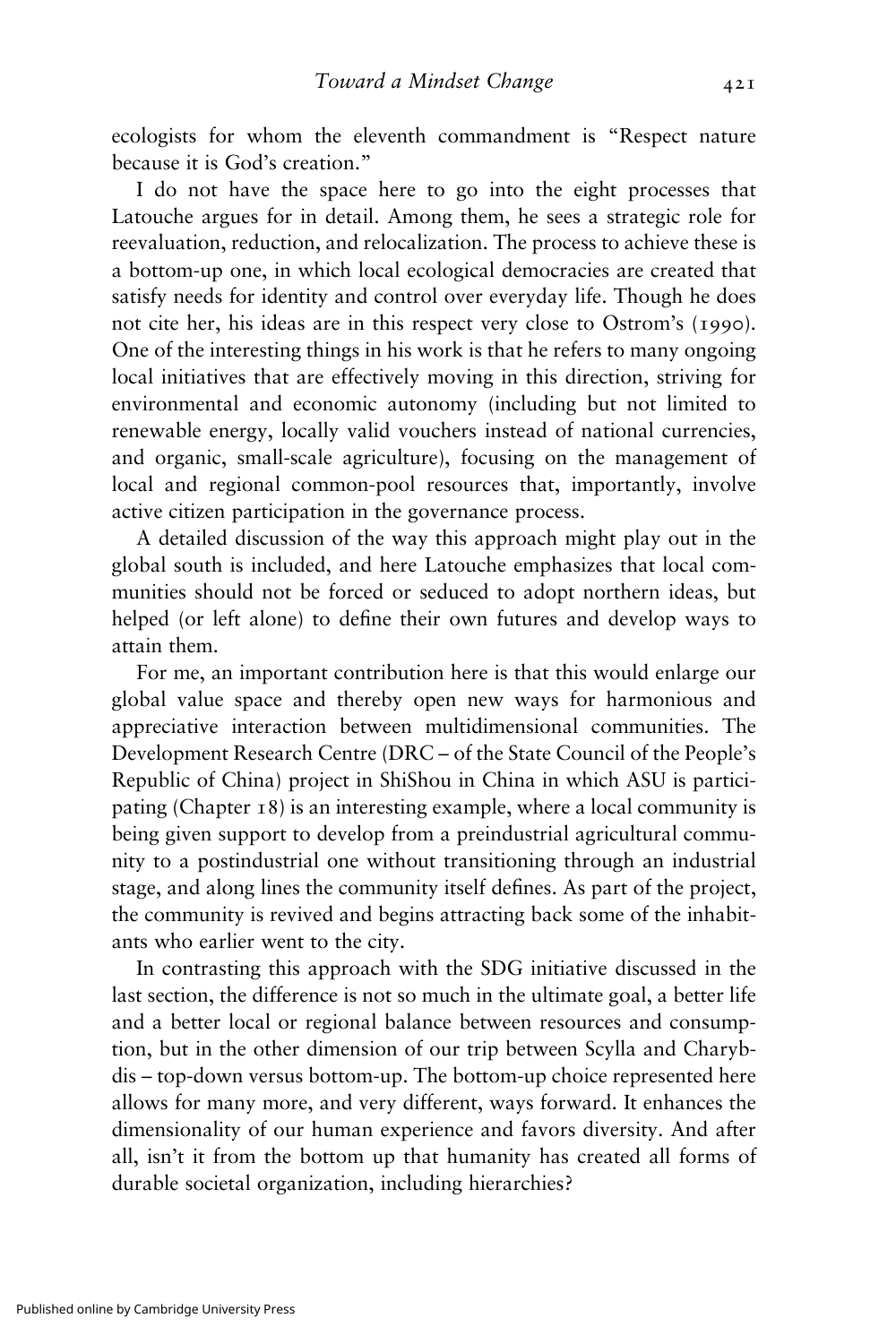### Pluri-Polarity

In this context Elinor Ostrom (1990) tackles the problem of finding the most appropriate form of governance to achieve long-term stability. Having undertaken numerous case studies, both in the USA and in many parts of the developing world (Asia and Africa) with a very wide network of excellent scholars, Ostrom comes to the conclusion  $(1990)$  that  $(1)$ relatively small communities are demonstrably able to find effective longterm solutions to managing their complex environments, and in particular what she calls their "common pool resources" (1990, xiii) such as water, vegetation, herds of animals, but also knowledge and other such resources as are essentially the basis for the maintenance of society; and that (2) above a certain size of community, governance becomes less effective, more subject to various kinds of endogenous vulnerabilities, and in general less stable. She therefore makes the case for a multipolar world in which relatively small-scale societies govern themselves and their environments, in interaction with each other.

From the perspective that has been presented in this book, her work has several noteworthy aspects. The first of these is expressed in Chapter 10, where I try to show the interaction between institutions and individuals: at times individuals undermine institutions, while at other times individuals create novel institutions to deal with issues at hand. The difference between Ostrom's work and mine is that I have been able to look at a much longer period, so that both the successes and the failures of small-scale governance that Ostrom mentions might be interpreted as due to a second order dynamic that accounts both for phases of institutional continuity and for variation and change in the system.

Another element in Ostrom's work that resonates with me is the importance of system size in relation to governance. In an era in which much effort is spent on working toward top-down global governance, I believe that this is an unattainable goal that may seriously threaten the effectiveness of governance. Part of my argument is based on the fact that any optimization of resource use necessarily requires intimate knowledge of the detailed spatial and resource structure of the environment. The modern tendency to mechanize and optimally rely on economies of scale, whatever its merits are, is based on a statistical approach to the environment that ignores considerable relevant detail and can thus never achieve optimal results. And in the domain of societal governance, I would argue that governance systems organize themselves to manage a certain number of potentially discordant sources of information, as we saw in Chapter 11.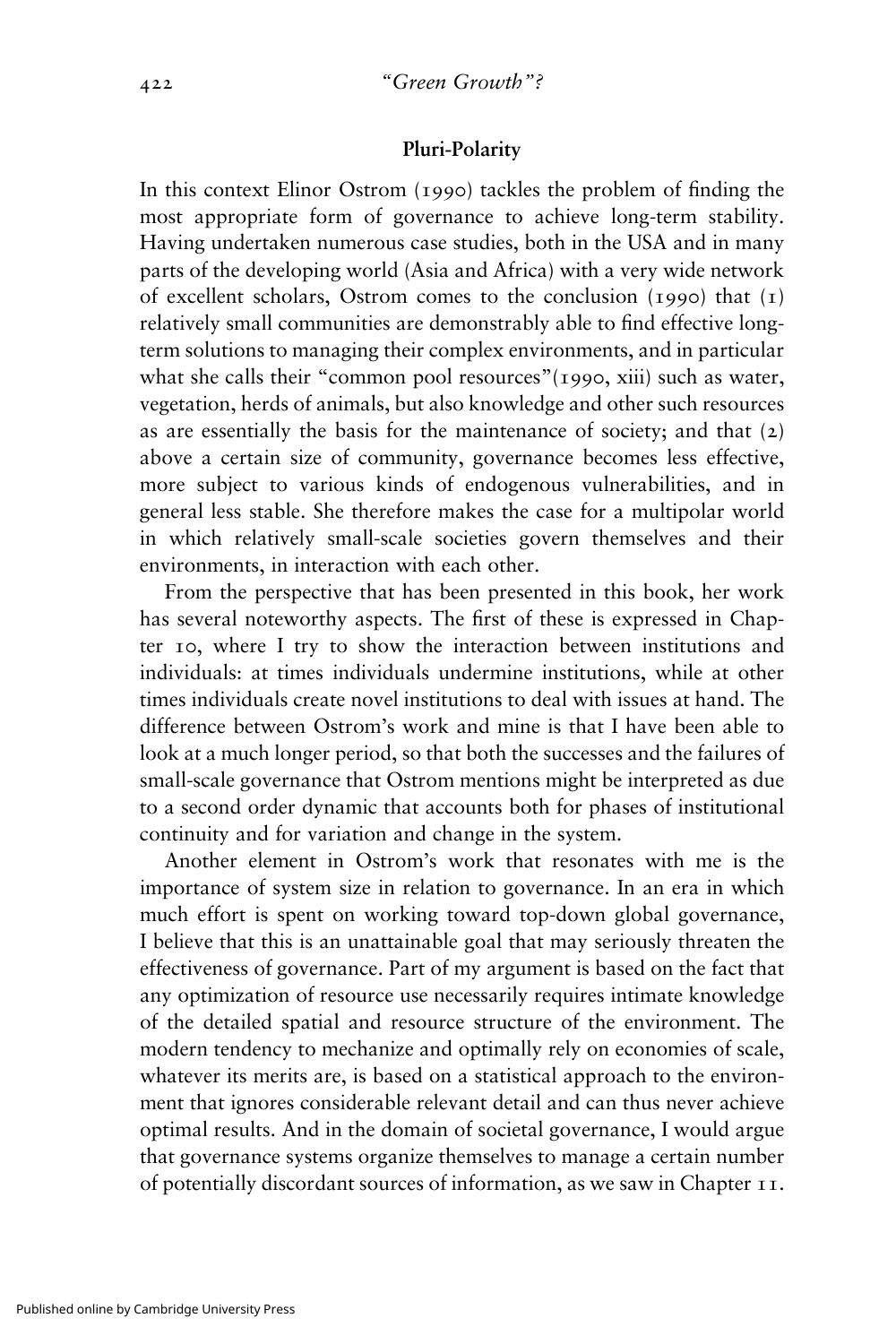Instead of top-down global governance, strengthening global bottom-up awareness and cultural commitment to sustainability may therefore be a better means to achieve our goals.

### Possible Future Roles for ICT

As the reader of this chapter will be aware, neither the steady-state and degrowth movements nor the SDGs explicitly take into account a number of potentially very important ongoing dynamics that are related to the rapid pace of the ICT revolution. Might ICT be able eventually to help us set a course between Scylla and Charybdis? In the next few pages, I present two visions of the impact of the ICT revolution on our societies that illustrate some of the issues concerned.

One of the many protagonists of the "ICT society" is Helbing. In his publications, he adopts the point of view that the ICT revolution will lead to a society that will largely depend for its information processing on distributed networks of computers. In Helbing (2015), he first renders plausible the assumption that within the next twenty to thirty years AI based on "big data" and sophisticated machine learning will make it technically possible that most of human behavior will be impacted, if not steered, by electronic information processing. In doing so, he echoes the work of many others, such as Kurzweill (2005) and Brynjolfsson & McAfee (2011), as well as the authors of the two reports published by the White House (Executive Office of the President of the United States 2016a, 2016b) on the advances of AI (Chapter 19).

Helbing then poses that this evolution could proceed either toward top-down control of society by computers (the Hobbes model), or bottom-up free-market development (the Smith model) of a selforganizing society that relies on computing for its information processing. The core question to ask is how will the technological capabilities be used. The central issue in responding to this question is that of the coordination capacity of our systems – by increasing central information processing capability (following the Hobbes model) into a Leviathan (a true, huge and unmanageable top-down organization), our social and life support systems may well become hypercoherent, and therefore increasingly unstable, whereas reducing the centrality of information processing (in the sense of the Smith model) we may find that insufficient coordination creates dysfunctionalities such as climate change or tragedies of the commons, and cannot be relied upon either.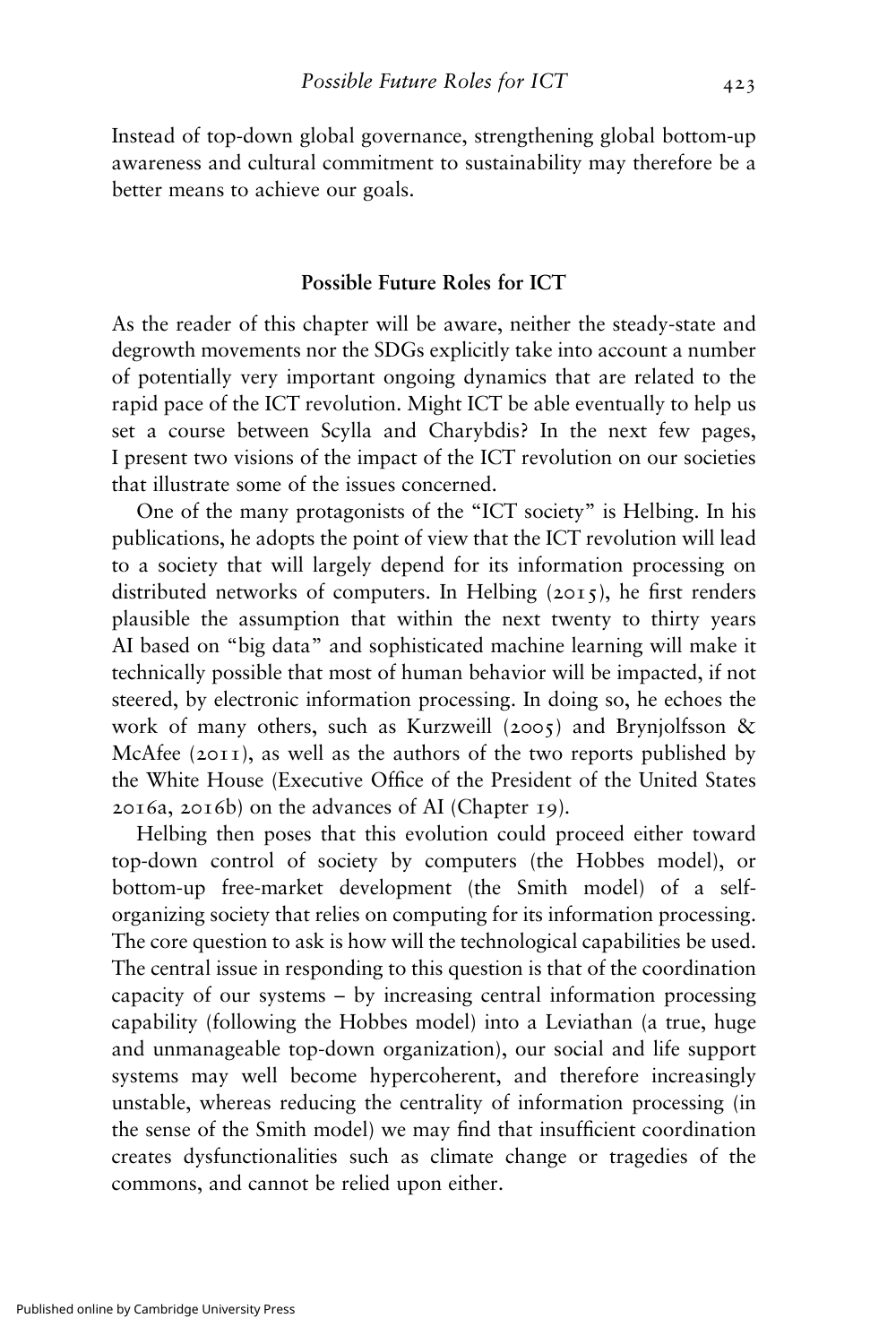With this dilemma in mind, Helbing first discusses the top-down approach, beginning with a well-documented and rather detailed summary of steps that have already been achieved in collecting and using big data centrally by major corporations such as Google, Facebook, the US Central Intelligence Agency and National Security Administration and others such as the World Health Organization, but also a large number of startups that are beginning to crowd this domain. This summary convinced me that, in principle, it is now possible to know so much  $(5,000+$ attributes of every individual in the USA) about every person on Earth that it would – given enough data storage and treatment capacity – be possible to create various ways to monitor, understand, and to some extent predict and influence certain aspects of the behavior of large numbers of individual people. As this trend is accelerating, and the behavioral models involved improve owing to machine learning based on studying very large datasets, certain individuals and institutions are tempted to infer that it will be possible for a central authority (a wise king or benevolent dictator) to know, regulate, and control social life, and thus socioenvironmental dynamics, globally, creating what Helbing has called the Leviathan approach of top-down regulation.

Helbing then proceeds to argue very effectively why this might be advantageous; for example, if it were possible to avoid major events such as the financial crisis, or improve the efficiency of a wide range of processes. But societal predictions – the basis for such management – would immediately lead to social reactions once they became known. Such reflexivity would make judiciously acting on them extremely difficult, and could all too easily lead to a form of totalitarian technocracy (a Big Brother society) in which the predictive policing that is currently being used in combating crime would be extended. In the process, the fundamental assumption that people are innocent until proven guilty would be abandoned in favor of the opposite.

Alternatively, systematic use could be made of nudging our decisions in certain directions, as is currently done through inserting appropriate advertisements into our cellphones or computers, or even through subliminal messaging. The current worries about foreign interference in elections in Europe and the USA reflect this train of thought. As discussed in Chapter 19, this process is enabled by the blurring of the boundary between noise and signal that is inherent in the ICT revolution, and the resulting fuzziness makes it very difficult to come to clear decisions.

But Helbing concludes – for a number of theoretical as well as practical reasons – that this approach can never achieve its intended goal.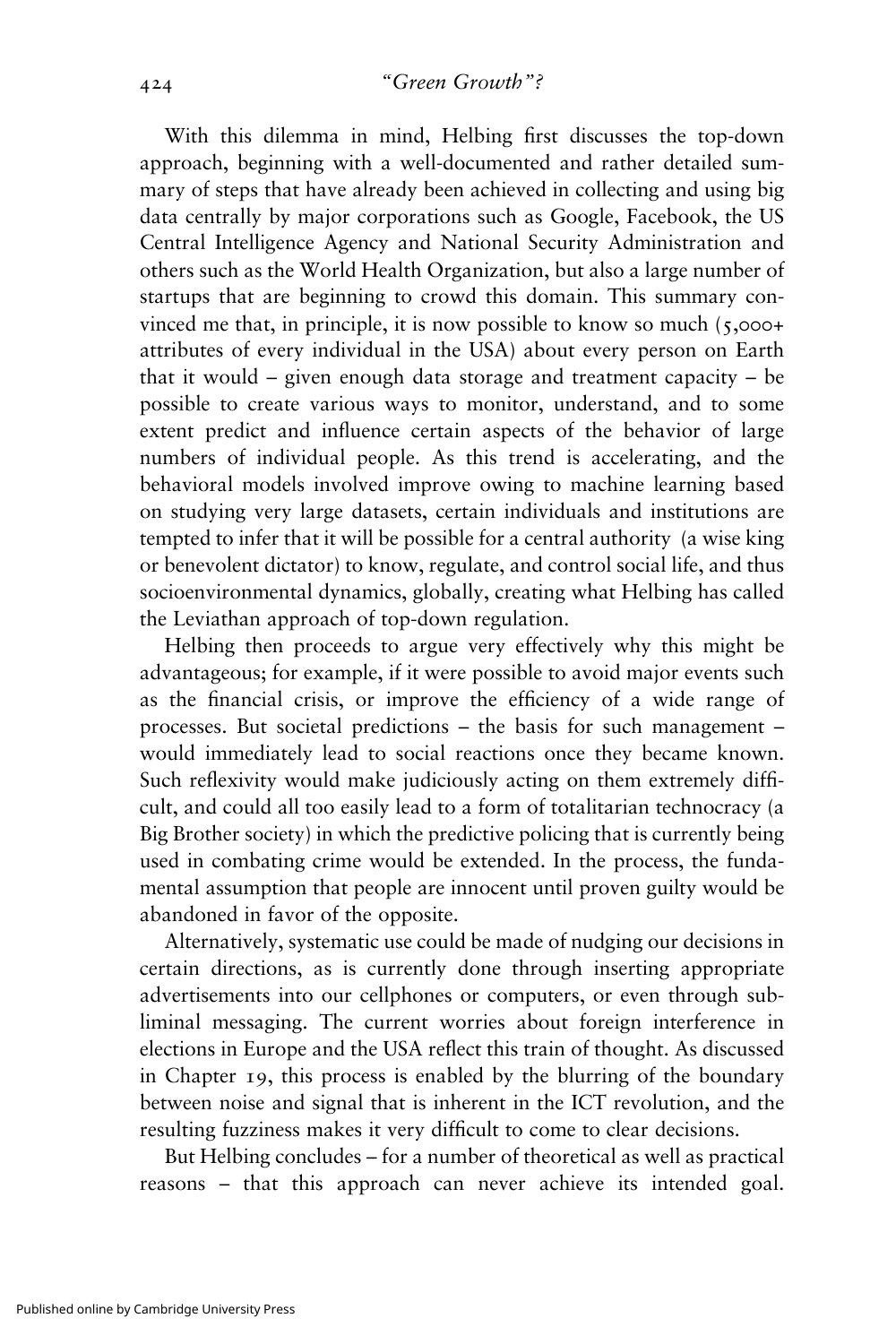A fundamental barrier to "managing" society is the difficulty of distinguishing good and bad solutions. As we saw in Chapter 10, all solutions ultimately lead to unanticipated problems, and thus to ontological uncertainty. Another challenge is the margin of error in the statistical analyses that leads to decisions.<sup>9</sup> The same challenge would be faced by the use of inappropriate models to separate positive from negative courses of action, which would distort the actual risks involved in certain decisions.

A final and convincing limitation is in my opinion the fact that complex systems such as the ones we are dealing with cannot, as Helbing says, "be driven like a bus" (Helbing & Lämmer 2008, 7). One can never expect to have all the information needed to make the correct decision. As the past to an extent determines both the present and the future, in order to make the right decision, one would need to know the past in detail – an impossibility that seriously limits our decision-making in systems that are subject to the butterfly effect or to some Rayleigh-Bénard effect that structures subsets of society in unpredictable ways.

But over and beyond that, the variability inherent in the behavior of social systems is so great, and their algorithmic complexity so huge, that



figure 20.2 Relationship between the increase in processing power, data volume, and systemic complexity. (Source: Helbing et al. 2017, Permission Springer)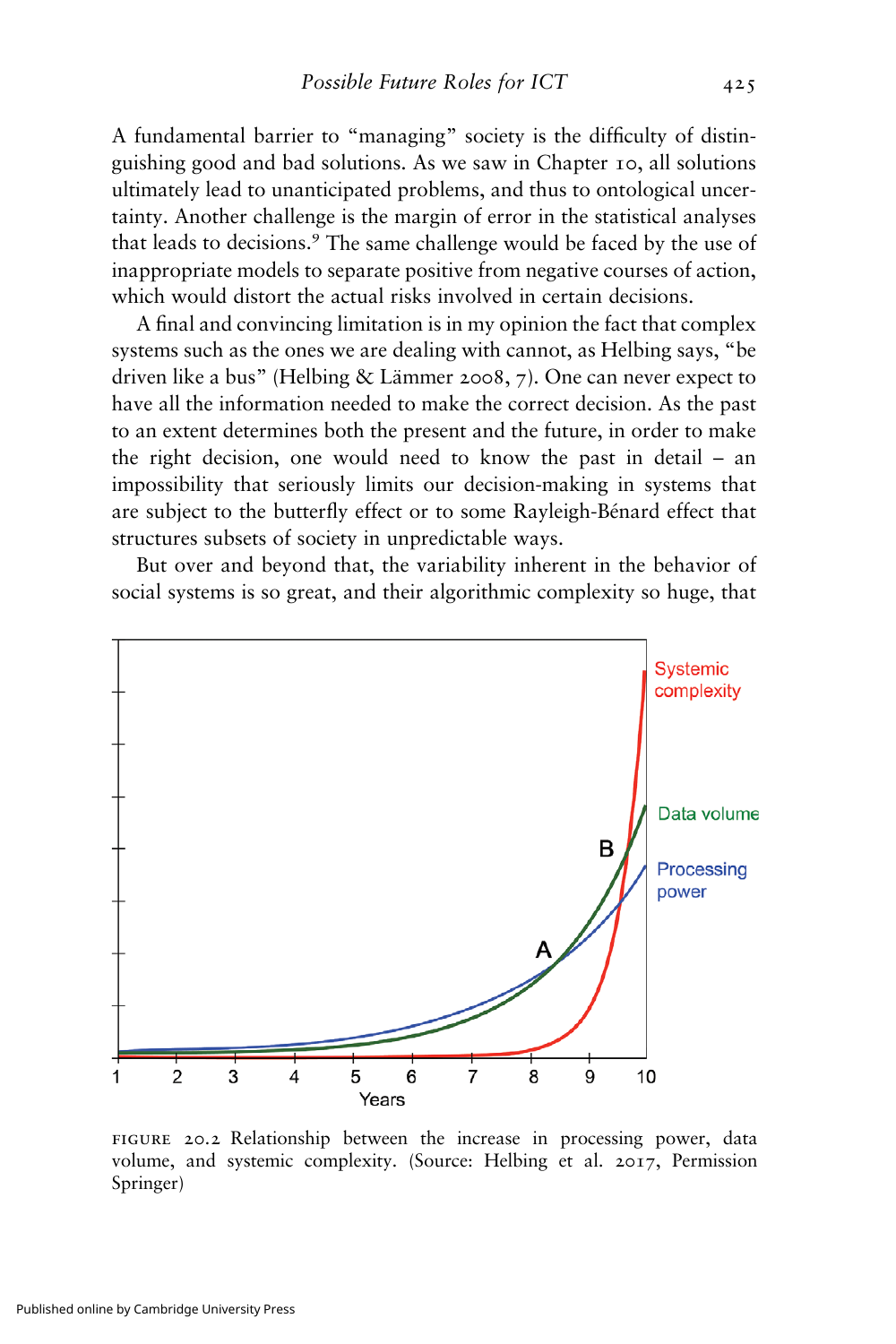the computing power needed to deal with the behavior of social systems will always be insufficient.

The reason is that both the data volume generated by our societies and the (combined) system complexity (owing to human intervention in the system, see Chapter  $15$ ) are increasing at rates far in excess of the increase in processing power that follows Moore's law (Figure 19.2). Even with the increase in information processing that it predicts, unintended, unknowable consequences would therefore still overwhelm the system.

Helbing therefore argues that instead of a top-down, centrally managed society, a bottom-up, self-organizing society can be developed based on a combination of big data, the Internet of Things, and AI, which will transform the economy, and through it, society.10

How would that work? A fundamental change in approach is a necessary part of this process, from a focus on entities and system components to a focus on relations and interactions.<sup>11</sup> Another difference is that rather than force or nudge a system in an a priori determined direction, it would use the fact that forces within a system structure it very efficiently (but in ways not predictable a priori). The resultant dynamic structures tend to be more stable, he argues, than structures shaped from the outside. Our research would thus have to focus primarily on identifying the forces operating dynamically in a system, and on how change is driven by the system itself. And rather than adapt the system to desirable outcomes, we would have to shape desirability around the outcomes of the inherent dynamics. Helbing's core thesis in this respect is that one can, however, let different outcomes emerge by slightly changing the interactions between components (in what he calls "assisted self-organization"). Contrary to the Hobbes approach, these interventions would be local and minimal (involving distributed control). In these circumstances, Helbing argues, such systems would not be totally unpredictable, as they would tend toward a limited number of dynamic attractors, and in many instances would return to them after a disruption. Though formulated in the context of a future under the impact of the ICT revolution, these characteristics are of course inherent in any bottom-up structuring of our future societies.

What is the role of ICT in this context? One would have to be able to identify composite patterns made up of elementary entities by not focusing on improving the condition of individual entities as we commonly do, but on obtaining system-wide benefits. And that would, in Helbing's world, be enabled by the Internet of Things, direct communication between the objects that determine such an important part of our human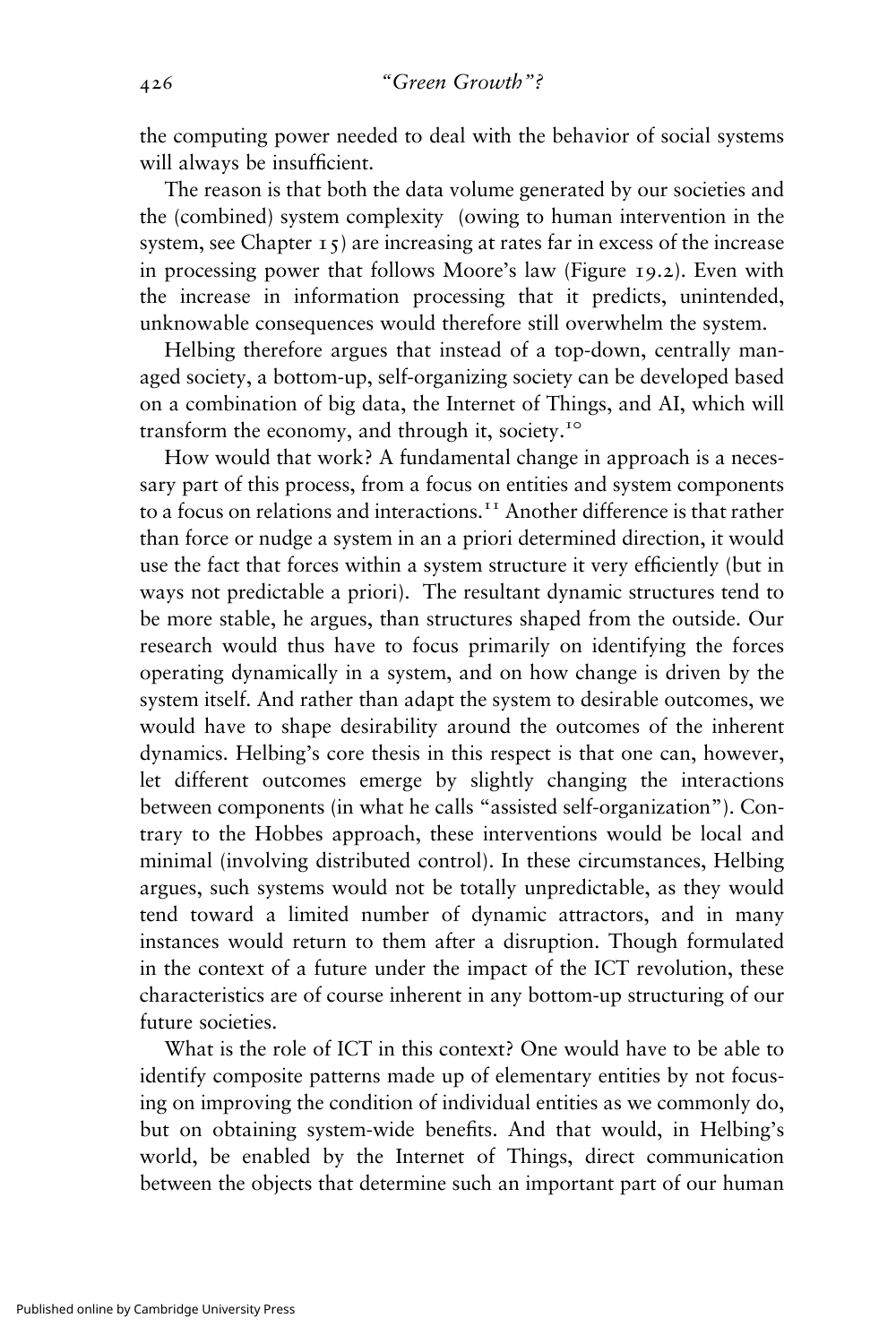behavior, allowing them to make their own decisions unimpeded by human beings and to take many dimensions into account that humans cannot at any time relate interactively because of the limitations of their short-term working memory (Chapter 8).

A very interesting conclusion of his dynamic (traffic) modeling studies is that optimization of local collective benefits does not seem to lead to large-scale coordination when the interactions between the system's components are strong. This restates the thesis of Granovetter (1973) that weak ties are more important in structuring a system than strong ones. And that conclusion in turn reinforces the multicentric approach to societal regulation proposed by Ostrom and her students that I discussed in the last section (Ostrom 1990; Ostrom et al. 1994), while at the same time pointing to the instability of hypercoherent systems, and reinforcing the arguments of Polanyi and others (Chapter 18) that reducing the dimensionality of community values too strongly generates strong social instabilities.

This general approach raises the very interesting, and hotly debated, question of humans' tendency to often collectively balance the advantages of the individual and those of the group in favor of the latter. I do not want to enter that debate, but I do want to point out a couple of interesting things about it.

First, it turns out in the simulations that Helbing presents that random interactions in an open space or network, between (1) people favoring cooperation, (2) people avoiding cooperation ("free riders"), (3) people sanctioning the avoiders, and (4) people not sanctioning the avoiders, results rather easily in a tragedy of the commons (individual behavior undermining the collective good), but within a confined space or cluster in a social network, the opposite happens and the common good prevails.

Another interesting result is that when it is possible for individuals to move around between different networks, this leads to cooperative clusters that emerge during the spatial organization of the population, because the behavior of individuals is determined by the behavior in the individuals' surroundings. Thus, when people can move around freely, this promotes cooperation when the individuals can be integrated effectively in groups.

Clearly, these are results of a number of modeling exercises, and as such have yet to be scrutinized and should for the moment be taken as hypotheses. But it is interesting to associate these results with those mentioned in Chapter 11 concerning the emergence of social networks as a function of percolation theory. Together, they seem to indicate that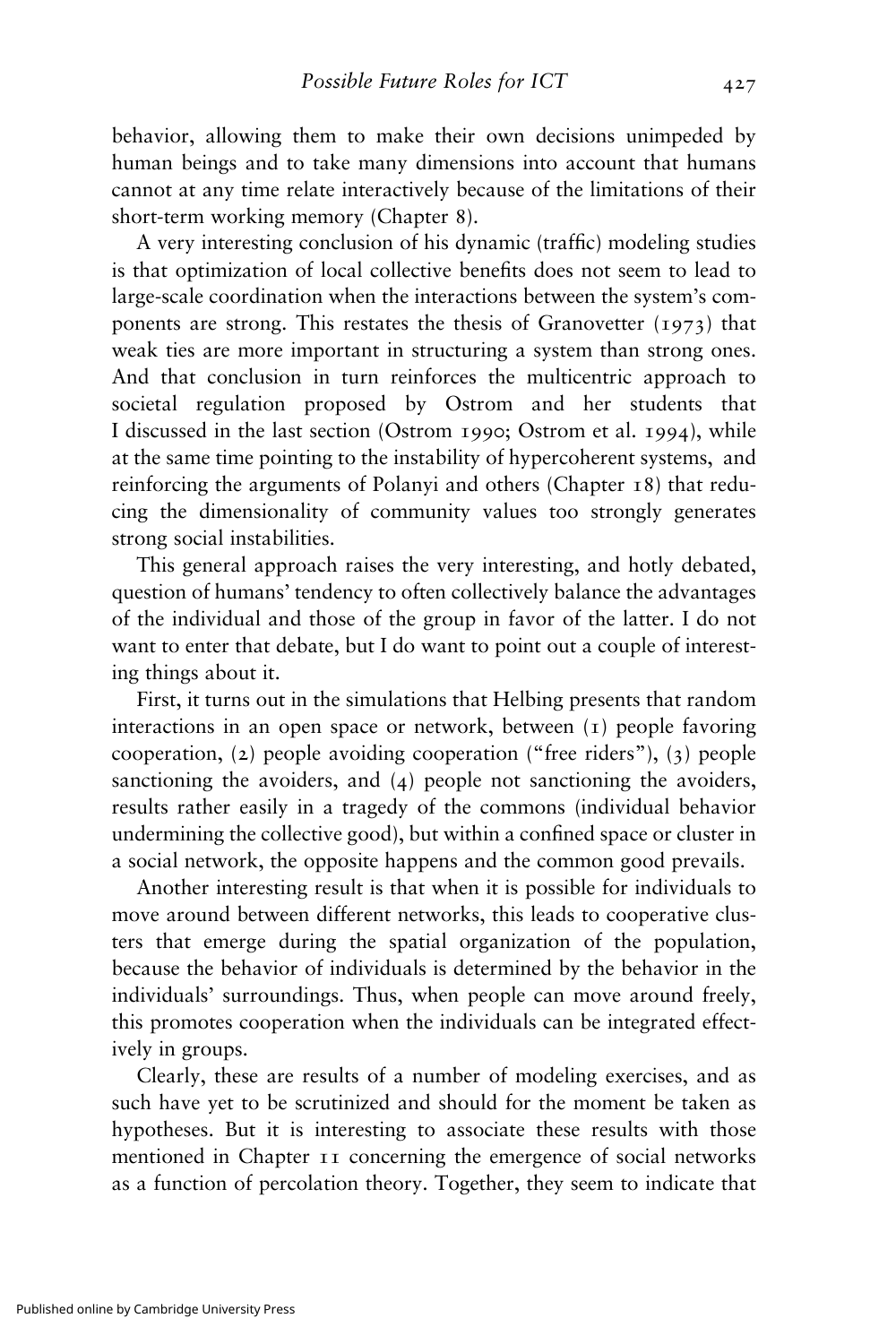there are limits to the extent of cooperation that can be achieved as a network grows in size.

Based on these results, as well as those of Elinor Ostrom about the management of common pool resources (Ostrom et al. 1994), Helbing comes to the conclusion that bottom-up coordination of self-organizing societies is indeed possible, and (in his eyes) preferable to top-down controlling of such societies, but that when the groups become too large, and interact with too many random participants, there comes a tipping point where cooperation in the group decreases.

In the remainder of his book, Helbing outlines a number of properties and developments that would enhance the stability and scope of such bottom-up cooperative systems. I mentioned those that are in my opinion the most relevant in Chapter 18, based on my own vision rather than Helbing's. Here, these concern me less than the general conclusion that bottom-up-based self-organizing systems can more realistically integrate ICT-based tools than top-down-based control systems. For our purposes, this means – I cannot repeat this enough – that to achieve some kind of resilient future for our societies we must actively promote bottom-up approaches to gain a more balanced development than is currently under way top-down, driven by the large ICT companies.

### The New World: How Might the ICT Revolution Impact on Society?

In 2016 the director of MIT's Media Lab (Ito) and one of his colleagues (Howe) published what is to my knowledge the first inside story, written for non-technical people like myself, of the fundamental cognitive, intellectual, societal, and practical changes the ICT revolution is currently driving and imposing (Ito & Howe 2016). Clearly, this is done from a perspective that the ICT revolution is unstoppable and that its progress will transform the world. I have argued in Chapter 19 that that is an assumption that in theory need not be either true or positive for our societies. But for the moment their assumption is certainly interesting, and I have therefore decided to end this part of the book with a critical examination of their perspective, following the nine different fields of tension that they expose.

### Emergence and Authority

I argued in Chapter 6 that we need to complement an a posteriori, linear perspective on the past and the origins of the present with an a priori one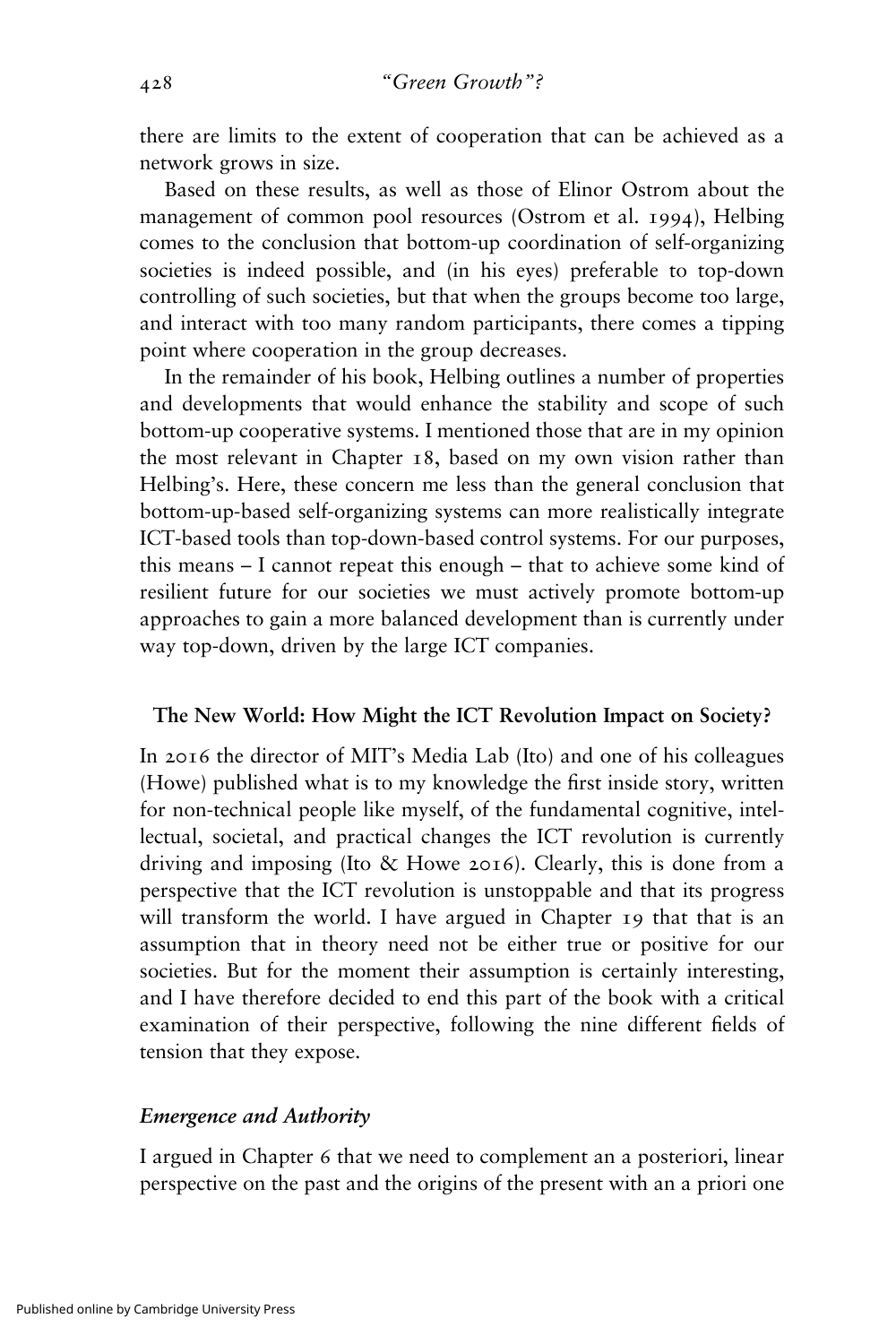that is focused on the emergence of the present in a multidimensional space. Ito and Howe take this as a starting point of their argument, but add an important element to it: the fact that the linear perspective is anchored in a hierarchical worldview that is, in turn, deeply anchored in our Judeo-Christian tradition: we are supposed to lead a life that is designed and prescribed by a religious authority or, in its modern form, anchored in ethics ultimately derived from that authority. The newly developing approach they are writing about, anchored in – or at least strongly favored by – the ICT revolution, will enable the opinions of the many to complement, and possibly overcome, those of the few that have until now set the ways in which our societies were evolving. From a world driven by the information processing of the few, we are crossing a tipping point and moving into a world of collective information processing that will be able to deal with much larger information loads than our societies have managed thus far. By implication, the transition that is currently going on is seen as a consequence of the fact that our means of collective information processing are inadequate for the rapid rise in the global population of the last half-century. If this development continues, Ito and Howe argue, one can expect humanity to develop into one (or several?) meta-organism(s), which represents a further step in the percolation approach I described in Chapter 11.

Ito and Howe (2016, 37) call this new form of collective information processing "emergent democracy," and expect that it will ultimately replace what we currently call our (representative) democracies. In Chapter 18 I signaled the beginnings of this process: the traditional role of political parties (and representation) is no longer needed in the context of politicians reaching out directly to their electorates. It is based on the fact that no individual or small group has ever been able to fully impose a particular kind of behavior or decision-making by controlling the information that is available to others in a society. In the current informationprocessing regime this is even less true than it has ever been before. Rather, in such an "emergent democracy" (or maybe better a "democracy of emergence") the behavior of the collective emerges from the interactions of all its members.

Individuals' "power over" is replaced by the collective "power to" of the society as a whole (see Foucault 1983). Such emergent systems presume that every individual within a group possesses unique intelligence that would benefit the group.

In the process of bundling that collective intelligence, a much wider value space and innovation space are opened up. Ito and Howe present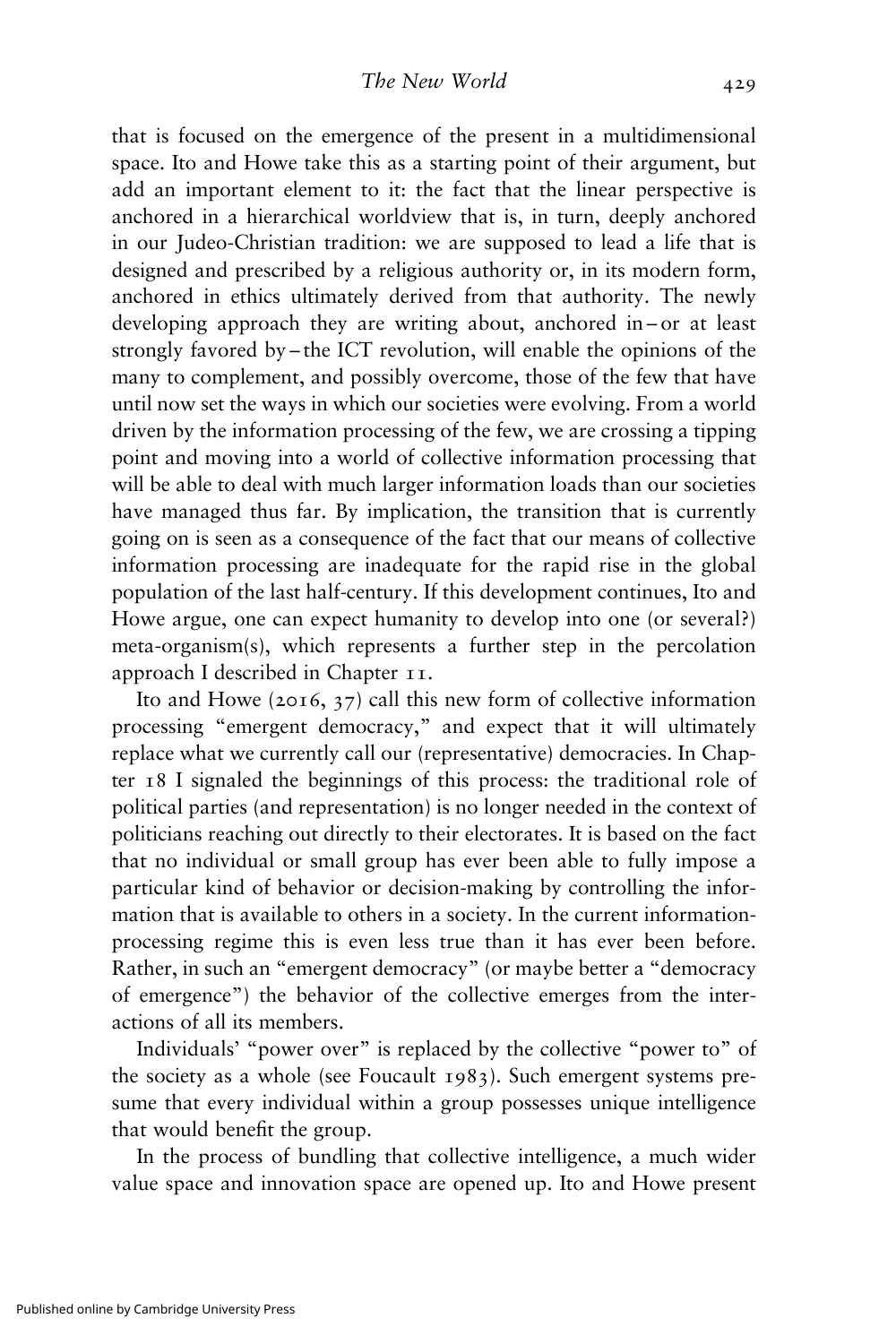the contrast between the Encyclopedia Britannica and Wikipedia as a good example of this kind of transition, which is also widely documented in many biological systems. Such information-processing tools as Wikipedia are enabled by the huge reduction in the cost of innovation processing achieved by (almost completely) separating information from its energetic and material substrates.

## Pull and Push

Part of our hierarchical (authoritarian) approach to governance and (more widely) instantiation of ideas is the fact that ideas are "pushed down" from the top of a hierarchy to the level where they hit the real world. In Whiplash (2016, chapter 2,  $61-81$ ), the authors argue for the importance of "pull"; that is, allowing ideas to emerge from the bottom to the top. On this theme, they substantially draw on the work of John Seely Brown et al. (2012), but give the example of the way in which a worldwide network of people with different skills responded to the Fukushima earthquake much faster and more efficiently than either the business world (in the form of TEPCO, the company responsible for much of the disaster) or the Japanese government.

The essence of this idea derives directly from the last one: the wider world has more ideas than any organization, and mobilizing these ideas is therefore a more effective way of reacting to events than the traditional, hierarchical approach or any other organized one. It is more flexible, demands less investment, can respond to a much wider range of events, and, above all, is not limited to anticipated events and responses, but adapts to the real needs of the moment. It mobilizes resources just in time, only for the time necessary, and relinquishes them as they are no longer needed. I argued (in Chapter 16) that under the impact of the Industrial Revolution and its reduction in the cost of energy our current society has hugely accelerated invention and innovation, and, in the process, also increased the speed with which markets are able to create and meet the need for any innovation. The complex dynamic driving these developments has created our current resource-to-waste societies and the sustainability conundrum. Returning, as Ito and Howe argue, to need-based innovation would in my opinion be a major step forward toward global sustainability.

Another aspect of this change in approach concerns motivation. Although our current western system strongly attaches motivation to financial reward, this is certainly not the only motivation that counts for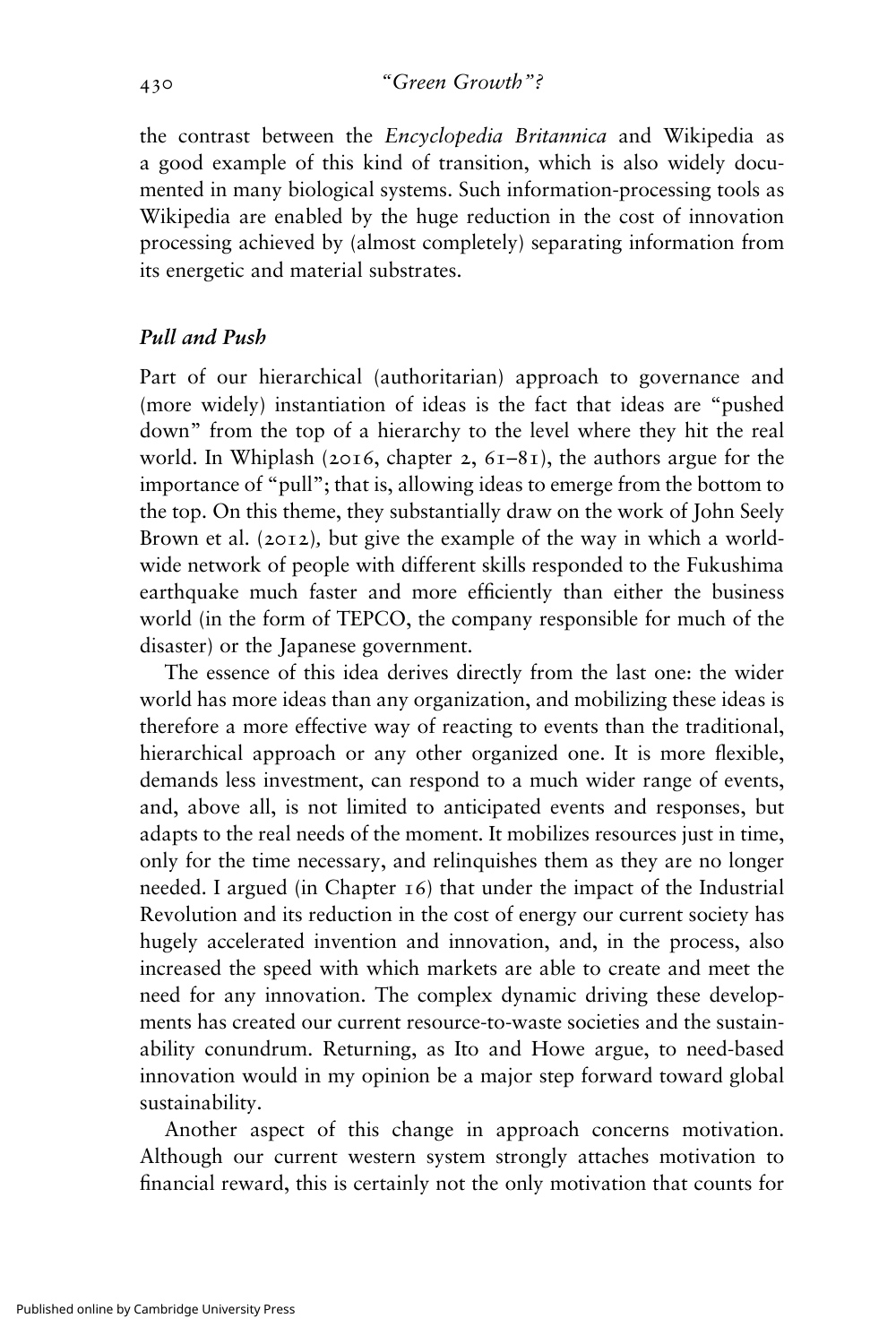many people. Much of what has happened in the Internet-based Open Source movement, including Wikipedia, Twitter, and Bitcoin, as well as in the non-governmental organization movement, is based on the fact that people are in search of a personal identity that is satisfied by performance, or in a wider sense making a contribution to a collective goal. In that context, bundling the efforts of many people into a collective achievement, as proposed by "pull over push," is a very strong driver of innovation. This is also demonstrated by the recent emergence of both crowd-funding and crowd-sourcing as major movements strengthening what is happening in cyberspace in terms of innovation. The authors of Whiplash conclude:

As the cost of innovation continues to fall, entire communities that have been sidelined by those in power will be able to organize themselves and become active participants in society and government. The culture of emergent innovation will allow everyone to feel a sense of both ownership and responsibility to each other and to the rest of the world, which will empower them to create more lasting change than the authorities who write policy and the law. (Ito  $\&$  Howe 2016,71)

And in that process, as Granovetter (1973) mentioned, one's acquaintances often end up playing a more important role than one's friends. But to enable that to happen, one needs to combine creating a network with many such weak ties, and a vision that is reactive to the kinds of occasions that can put such a network to good use.

### Compasses and Maps

Innovation is fundamentally open ended and ontologically uncertain. One never knows what the result will be of the emergence of the new, as that engages in a dynamic with novel attractors and new dimensions of perception and action. Hence, Ito and Howe argue that a precise roadmap is less valuable than a compass that shows one the direction in which one can move, but does not fix the path or the endpoint of an innovative trajectory. In their terms:

A map implies a detailed knowledge of the terrain, and the existence of a [known] optimum route; the compass is a far more flexible tool and requires the user to employ creativity and autonomy in discovering his or her own path. The decision to forfeit the map in favor of the compass recognizes that in an increasingly unpredictable world moving ever more quickly, a detailed map may lead you deep into the woods at unnecessarily high cost. (Ito & Howe 2016, 89)

In business, as in academia, this distinction is commonly discussed as that between a vision and a plan. A vision is a long-term general idea of where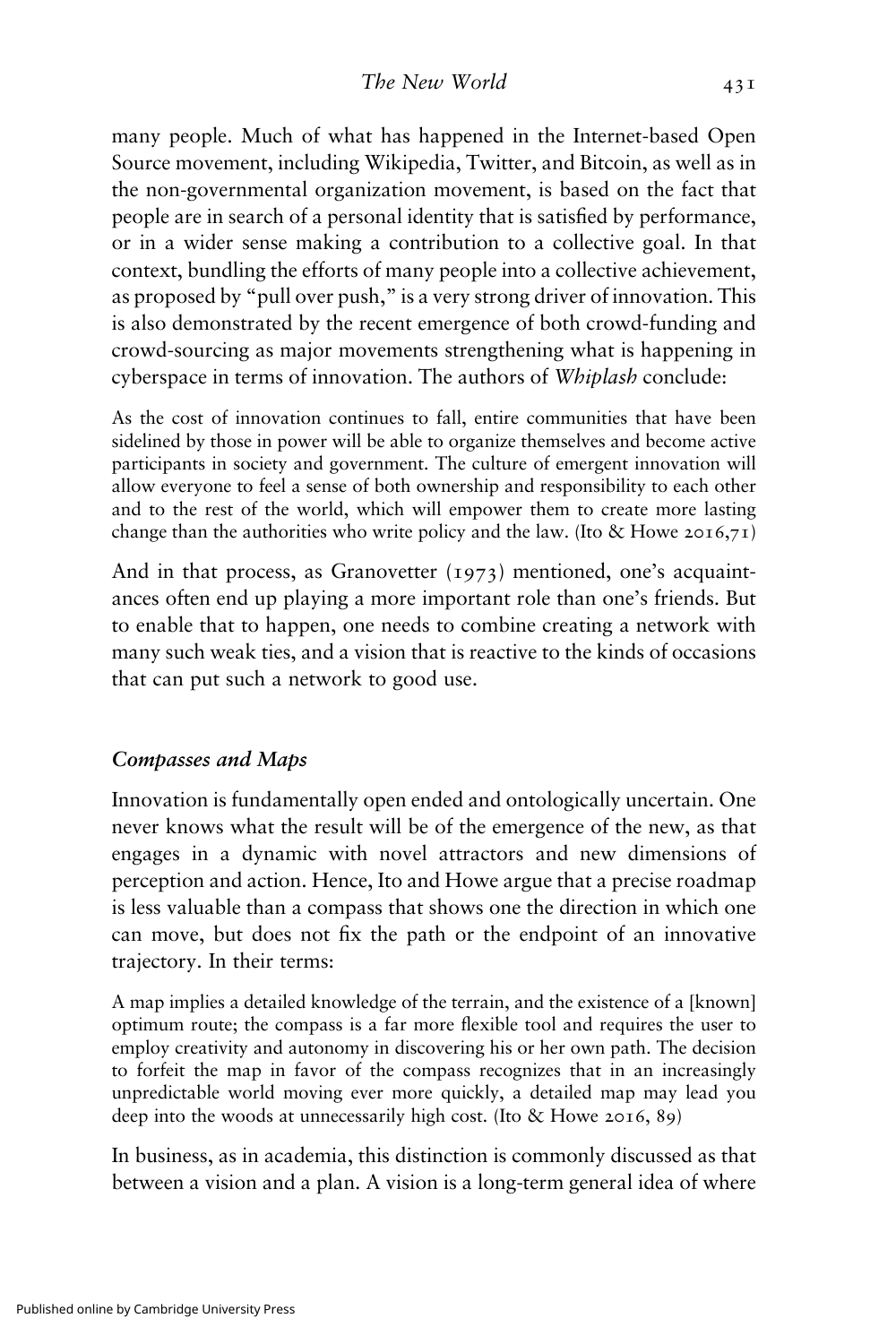one would like one's effort to lead, whereas a plan is a fixed way of achieving a particular goal. Both have their uses, but when the goal is emergence of novelty and the means is bundling the ideas of many to deal with an uncertain future, the vision is more useful in guiding the effort than the plan because it directly reflects values, which provide a better, more profound, and more flexible compass than the plan.

One can also express this as the distinction between exploration and exploitation. It is essential that a system or a group of people has both capabilities. But at present, in our society, the core is essentially focused on exploitation (even as, in the oil industry, this includes major exploratory efforts that are directed toward creating the possibility to continue exploiting the same resource). Academia, government, and business are essentially (and increasingly) focused on finding new ways to exploit known resources, techniques, values, and knowledge. This is one of the implications of the "closure of our value space," which I mentioned extensively in Chapter 16. It is only in the margins of our societies that true exploration takes place, such as occurs at the Media Lab of MIT, in corporations such as Google for example, and increasingly in many, many small startups. In that context, it is relevant to look at the arts as a major domain of experiment and innovation.

We saw in Chapter 6 that to think about the future we must enhance the number of dimensions we consider. Rather than start reasoning from a fixed end-point (ex post), we should start reasoning ex ante, with the arrow of time and focused on the emergence of novelty.

To imagine the simultaneous interaction between several dimensions is difficult in an oral or written (linear) mode but is much easier by means of images or other forms of art. Therefore, I think art is essential to help scientists develop this kind of emergence perspective.

Moreover, as scientists we have been notoriously bad at communicating our ideas to the nonscientific world. Sustainability science has for thirty years been predicting doomsday, but little collective action has been taken. I think that this is in part because we did not engage the wider public. As scientists we were talking at people, rather than interacting with people. It is now urgent to promote a change of general mindset that can avert disaster. To do so, we need to have a message that is easy to understand. In some cases, this can be a narrative that appeals to underlying values, but in other cases, this is better done with art.

As a consequence of "freeing the animal spirits" (Keynes 1936,  $161-162$ ) in the way Ito and Howe propose, our societies would greatly enhance the dimensionality of their value space and thereby enable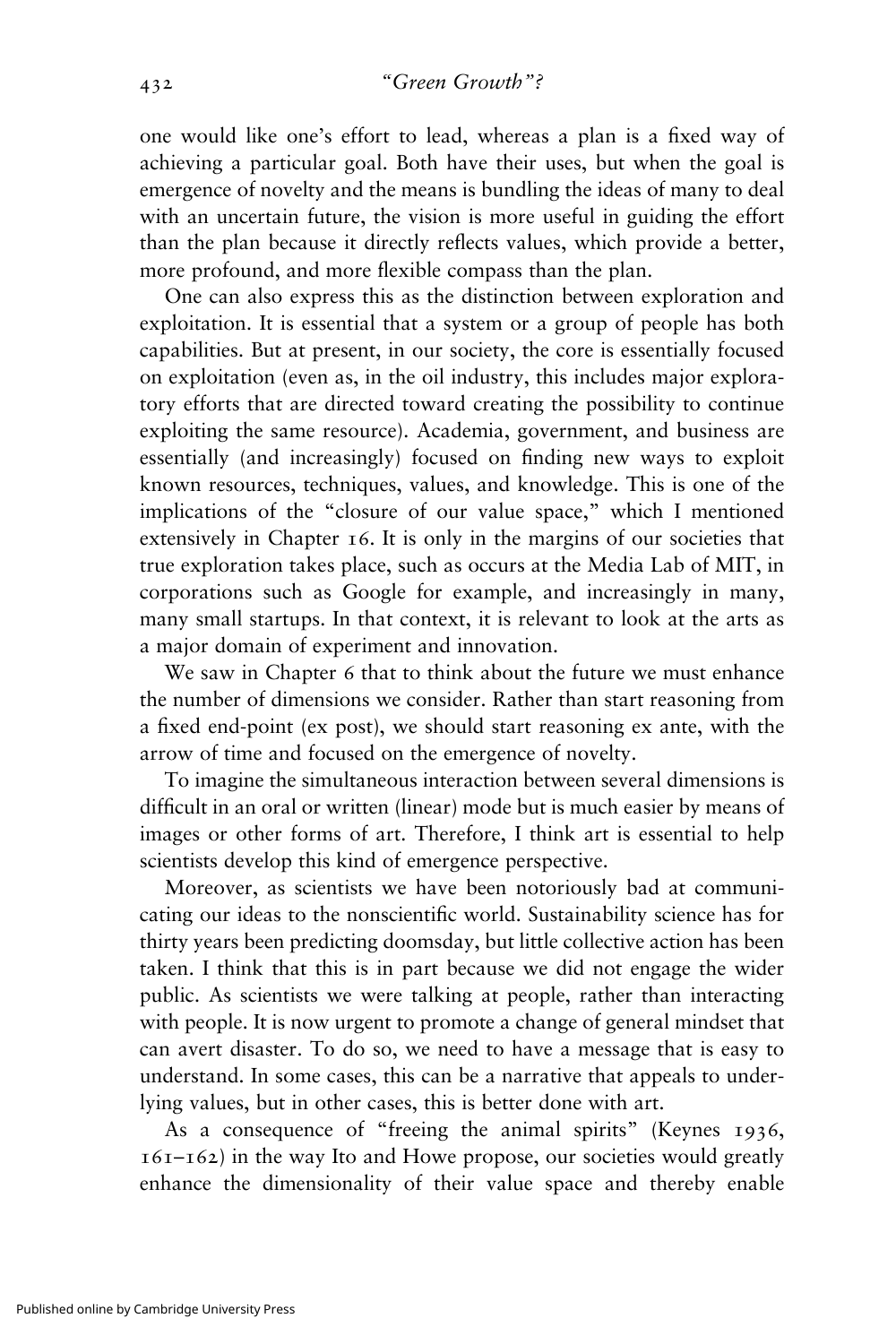themselves to change direction in a constructive, environment-conscious way. Without such an increase in dimensionality, that seems impossible because the path dependency of our current system has created a situation of hypercoherence that makes it very difficult to conceive of changing its current direction.

And this brings me back to a point that I raise a number of times in this book: the need to drastically change our education systems by emphasizing learning over teaching. For professional educators, that also includes learning to listen rather than to talk, respecting the opinions of students (and the wider population), rather than imposing their own ideas, etc. To begin with, it also means allowing, or even creating, diversity of opinions in class, and reinforcing the idea that there are always alternatives and different ways to achieve a vision.

One of the core ideas Ito and Howe develop is that computers allow humans to deal with much more complicated ideas and models than the human mind can, whether individually or collectively. That capability further enhances the dimensionality of our societies' value spaces and the range of tools for thought and action that our societies can develop. Rather than functioning as tools that execute human instructions according to a map, computers can become interactive partners with humans in developing new ways forward with the help of a compass. In that light, one can see the (huge) impact of a program such as Scratch, "which, rather than teaching young children to code, leads them to code in order to learn" (Siegel 2016, quoted in Ito & Howe 2016, 106).

#### Risk and Safety

I argued in Chapter 12 that our current societies have a tendency to assume stability and study or bring about change. Rather than adopt this approach as the only perspective (following Aristotle), I argue that we should complement it with the Heraclitan approach that change is omnipresent in nature, and stability is (temporarily) imposed by human beings. In effect, both approaches are necessary to understand the complex regulatory dynamics that are responsible for all socioenvironmental interaction, as such interactions generally follow a punctuated equilibrium dynamic.

Risk and risk perception play a crucial role in such a shift. Following Atlan (1992), I have attributed the risk-adverse tendency in our societies to limitations of our human cognitive system, which biases human information processing toward underdetermination of ideas by observations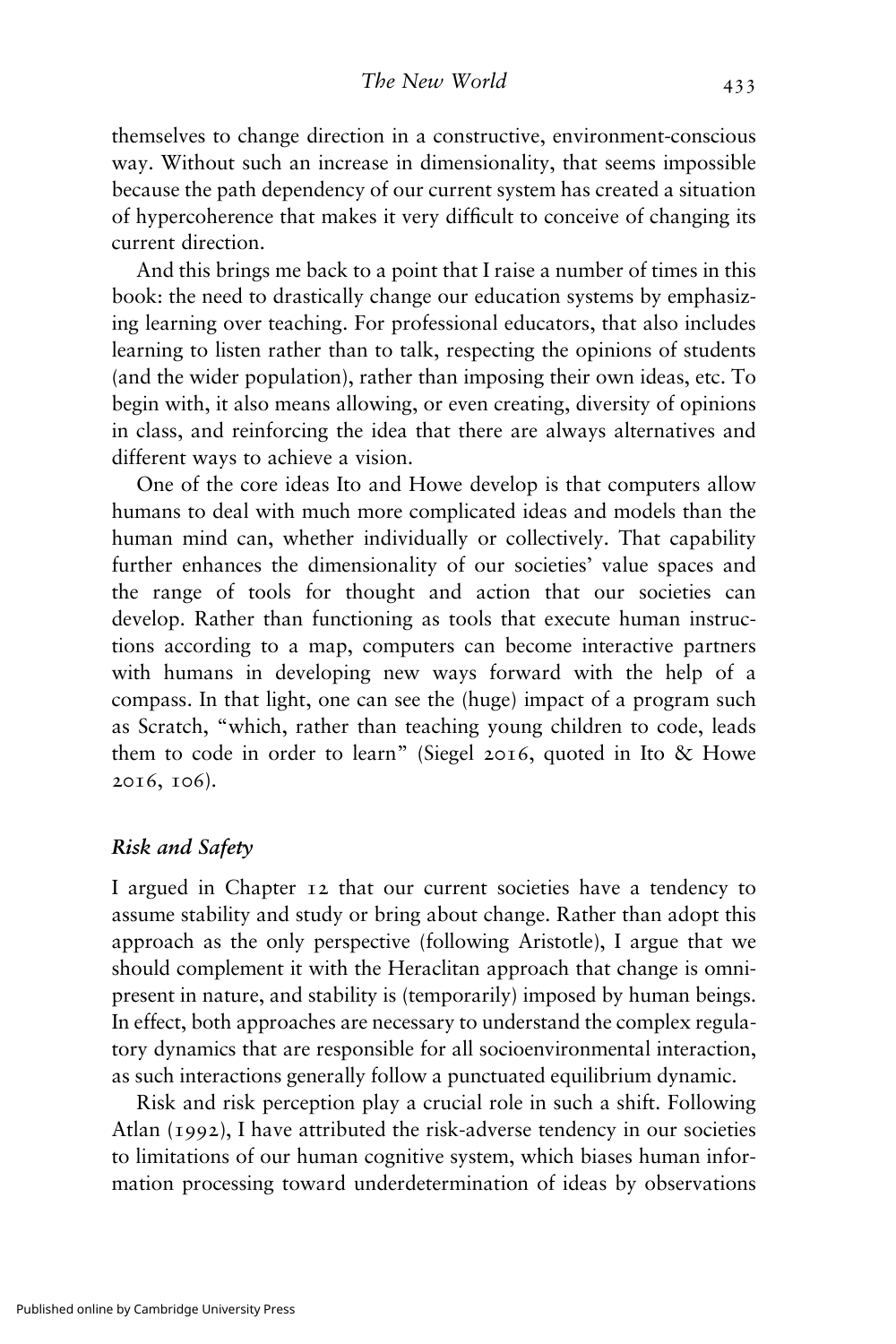and their overdetermination by past experience. Ito and Howe argue that the ICT revolution is changing that. They argue (2016, 116) that different risk calculations are at the root of favoring a perception assuming stability or one assuming change, and that the ICT revolution has changed the risk calculus in our society. Their argument runs like this. With a high cost to bring a novel product to market, for example because a large integrated company has to be geared to making the product, it makes sense to favor safety over risk and thus move more cautiously. But with the huge decrease in the cost of innovation that is triggered by the ICT revolution, it makes more sense not to do so, but to outsource the production by quickly assembling an effective supply chain, and thus beat the competition on speed. Hence the ICT revolution favors rapid change, taking risks, and using or developing very light and often temporary organizations.

Clearly, any risk is dependent on the material and social investment made, as well as on the uncertainty involved, so if the investment is small the risk is too. The greater the investment in a cognitive, social, and/or material structure, the greater the risk taken, and the stronger the tendency toward conservatism. If, on the other hand, the investment is small, so is the risk, and it is easy to favor risk-taking and change. An important implication is that rather than see change as a challenge, we are inverting our perception, accepting change as the norm. Indeed, we are living in a period characterized by rapidly increasing volumes of available information and unbridled, accelerating change. This favors creating an intellectual and organizational climate that allows people to overcome the inertia involved in a relationship between information and knowledge that is underdetermined by observation and overdetermined by routines that were successful in the past. That climate is the most important asset of the Media Lab of MIT.

I accept Ito and Howe's argument about the risk calculus, but I still maintain that for the moment at least – pending huge steps forward in dealing with the big data revolution – Atlan's argument is valid for human societies at large, and that there is thus a long-term bias toward continuing on existing trajectories. That raises a question about whether our societies will at some point need to slow down again, as argued by Daly and others. If so, we would have to deal with stability rather than change as the challenge, finding ways to favor it and to slow down the current, ICT-driven acceleration. In today's neoliberal capitalist system that seems far-fetched, but then the historian in me says "We've seen more drastic changes in history."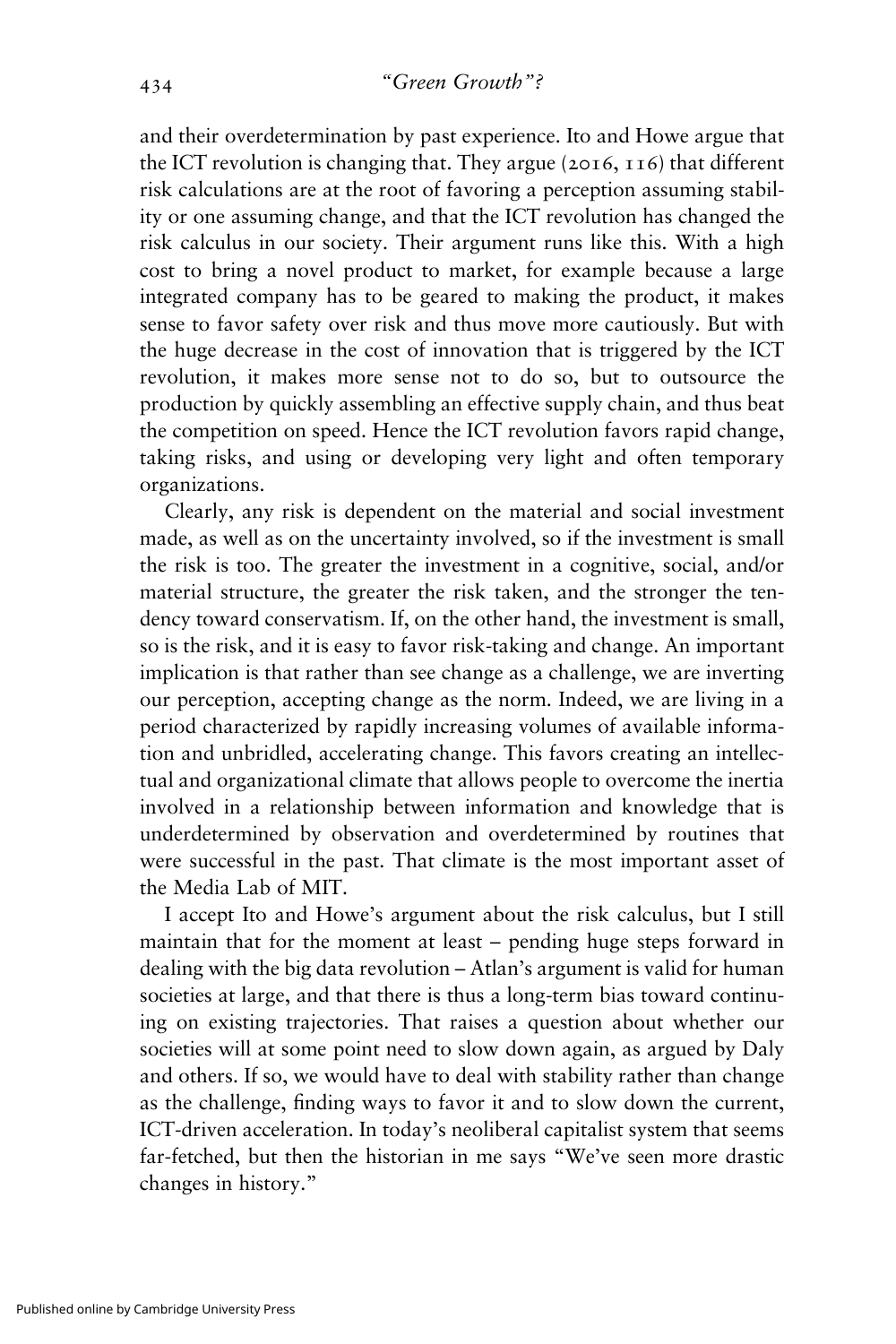### Disobedience and Compliance

Ito and Howe begin chapter 5 of their book (2016) with a reference to Kuhn'<sup>s</sup> Structure of Scientific Revolutions (1962), and argue with him that fundamental changes in approach (so-called paradigm changes) are due to people not following the rules of their community, whether these are scientific, civil, cultural, or legal. They illustrate this extensively with examples from their domains: business, industry, and research. The ICT revolution has currently indeed put an emphasis on innovation and disruption, and on creating a climate of not following the rules. But interestingly, fifteen years later Kuhn published a volume called The Essential Tension (1977), in which, in the form of several essays, he emphasized the complementarity of disobedience and compliance. Neither can exist without the other. There are times when disobedience is fundamental for a society and others when compliance is. The Resilience Alliance's lemniscate (Chapter  $\varsigma$ ) symbolizes this by pointing to the fact that as the information and energy flows reach a point where they cannot further expand in a socioenvironmental structure, a phase occurs in which the system falls apart into component, much smaller, elements that begin experimenting with different organizational forms. Elsewhere I have linked the transition between an expansive and a fragmenting phase in the resilience cycle to the explosion of unintended consequences that is the result of the system's earlier decisions (Chapter 15). But whichever explanation one favors, over time socioenvironmental systems tend to (re)structure after a phase of exploration and fragmentation and, for a while at least, tend toward stability (see Monod 1971). I presented the history of the Western Netherlands in this light in Chapter 10. Thus, while I agree with Ito and Howe that we currently experience a transition in which disobedience is particularly valued, from the long-term perspective that is mine as an archaeologist and historian, unless the ICT revolution fundamentally changes that pattern I would expect that over time our societies will again find ways to deal with the overwhelming amount of new data and new ways to process information that they are currently encountering, and thus shape a new information-processing structure that is stable for some time. What that will look like is anyone's guess, but it will probably involve a closer integration between human and electronic information processing.

That being said, I agree that at this point in our trajectories, to free up the "animal spirits" is fundamental. Our current education systems in developed as well as many developing countries – apart from exceptions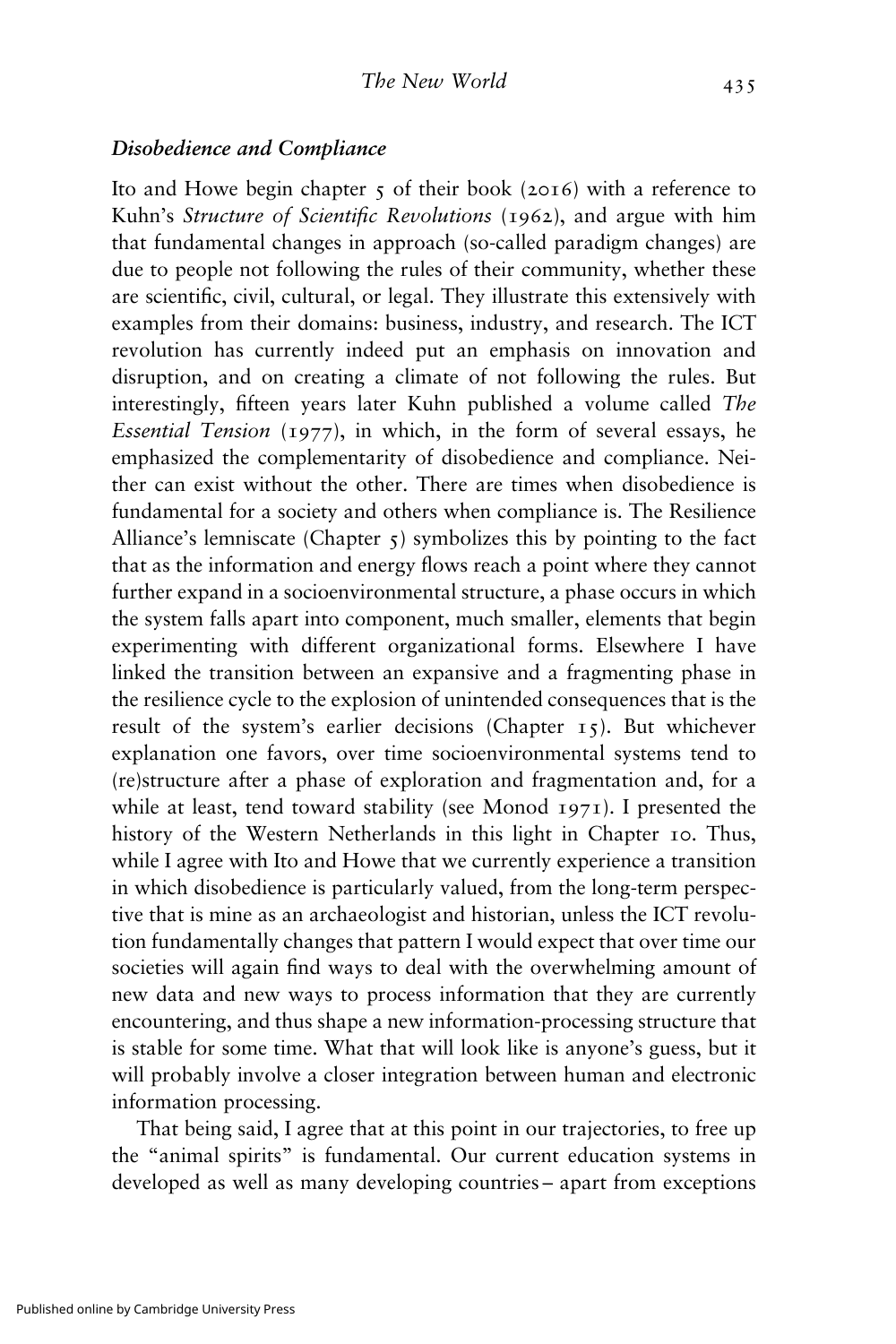such as Dalton or Montessori that favor learning over teaching – are probably the most important institutional barrier to doing so. In the domain of education, from start to finish – that is from kindergarten to, and including, adult education – we need to make better use of the many other ways of learning that abound in the world. A massive effort is needed to bring human information processing in tune with its electronic counterpart. From their earliest years, our children are brought together in groups with two purposes that are at right angles to each other: socialization and development of learning. Teachers mostly vector these two goals by socializing the children around a set of externally derived values ("truths") that reduce the natural diversity of their thought, favoring conformity above creativity. Once children enter primary schools, tests and exams continue that process of alignment, which is suitable when one lives in a period of relative stability but which is not adapted to the contemporary ICT revolution. Later in life, career structures in most places in developed countries effectively maintain the pressure to conform.

To transform this situation, one should emphasize that in any situation there are always alternatives, and to stimulate learners to explore and compare those before making decisions. Informal learning as it occurs everywhere in the world is a major asset to achieve this, and this is insufficiently recognized by formal educational institutions.<sup>12</sup> A much closer link between formal and informal learning would quickly enrich the experience of millions all over the world, both among those who are now subject to mainly formal education and for those who have had no such training, but have educated themselves in real life. The current KLASICA project [\(https://klasica.org/about-us/\)](https://klasica.org/about-us/) is an important effort in that direction.

### Practice and Theory

Chapter 6 of Ito and Howe (2016) is essentially an argument in favor of learning by doing, rather than learning through theory, by reading or otherwise. "Putting practice over theory means recognizing that in a faster future, in which change has become a new constant, there is often a higher cost to waiting and planning than there is to doing and then improvising" (Ito & Howe 2016,158). Of course, that enhances the chance of failures, but rather than consider them as such one tends nowadays to see failures as learning opportunities, removing the opprobrium that failing used to have and replacing it by learning or experimenting, which both have positive connotations.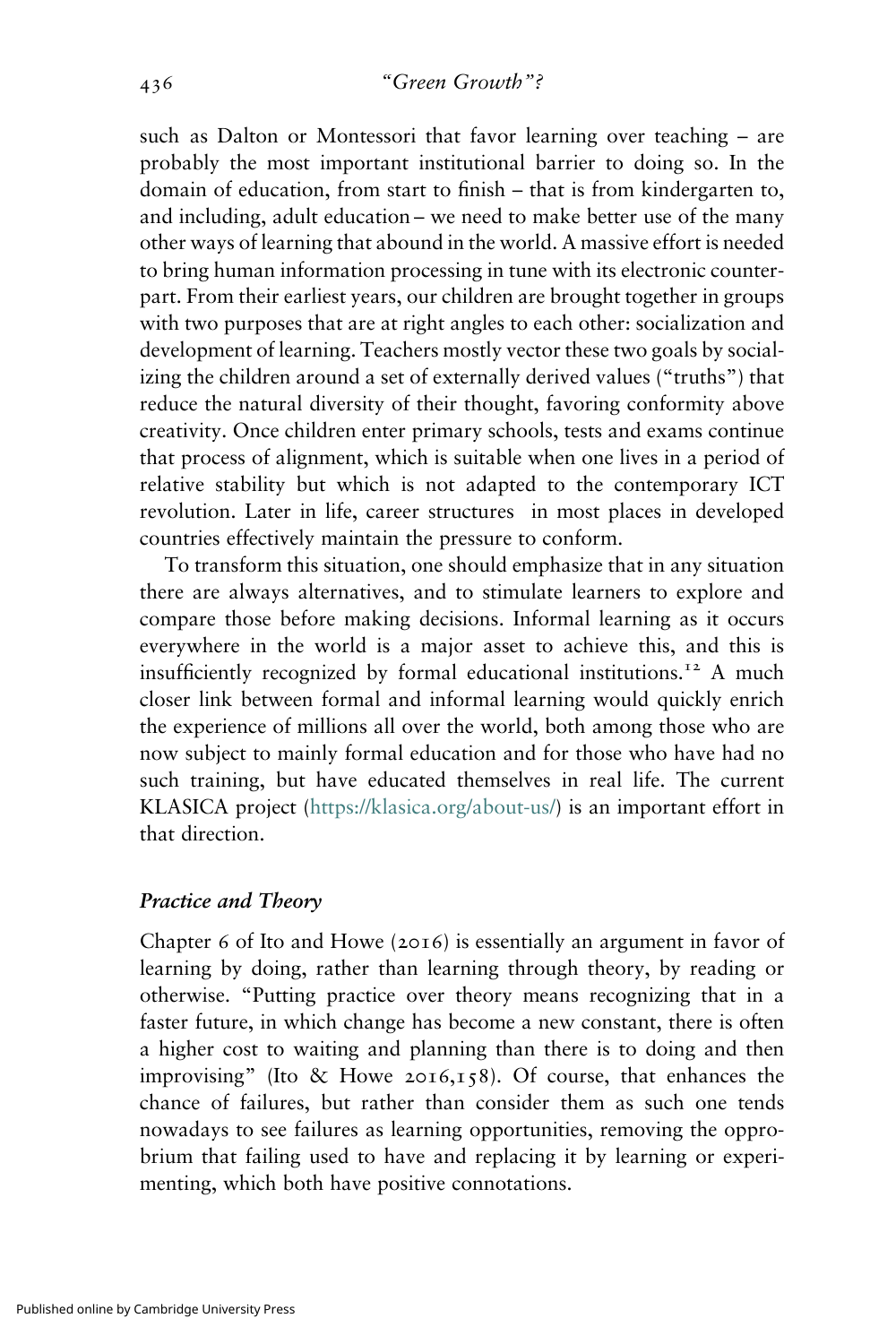This chapter of Ito and Howe (2016) echoes a number of the assumptions I have outlined elsewhere in this book. Referring to Chapter 12, it implies an emphasis on the high-dimensional polyinterpretability of phenomena and things against the reduced dimensionality of theories.

Even at best, learning in theory only relates the mind to a subset of the dimensions of reality, and is thus less effective in gaining insight into the complex patterns of relationships that make up reality.

Their chapter also relates to the section in Chapter 17 that deals with the progressive distancing from the real world that is driven by our media and computer games and, finally, it relates to the core of the cognitive dynamic that drives socioenvironmental coevolution in which reality and practice never completely project onto knowledge, so that knowledge is enhanced by its interaction with practice (Chapter 9).

One very important aspect of learning by doing that I have not emphasized before is that it trains the mind to see relational patterns that place the subject one is learning about in a wider context. Rather than create clarity by excluding all but a small number of observed dimensions of phenomena as "noise" – as happens often in the development of scientific theories – learning by doing trains us to first of all observe the multidimensional patterns of relationships among phenomena as they are manifest in the real world, and then to proceed to build our understanding upon those observations instead of isolating entities in our observations and our thinking as we do in our western scientific approaches. Training the capability to see things as complex relational patterns is precious in the context of the dynamics needed to cope with the ICT revolution. It is that relational perspective that naturally leads us to develop the multidimensional "pull over push" attitude that Ito and Howe emphasize, as well as the emphases on diversity over ability, resilience over strength, and systems over objects that are the subjects of the next paragraphs.

### Diversity and Ability

Much of our social structure in science, business, and other domains is currently based on an assessment of people's ability. We give Nobel (and other) prizes to people because they innovated, but we attach to those prizes the label that these people are the most intelligent, the best performers, people able to deal successfully with the most difficult topics, etc. Remuneration is based on ability, and so is social recognition. Hence, the role of individuals is emphasized in many domains in our society – whether in business or in the arts or in academia.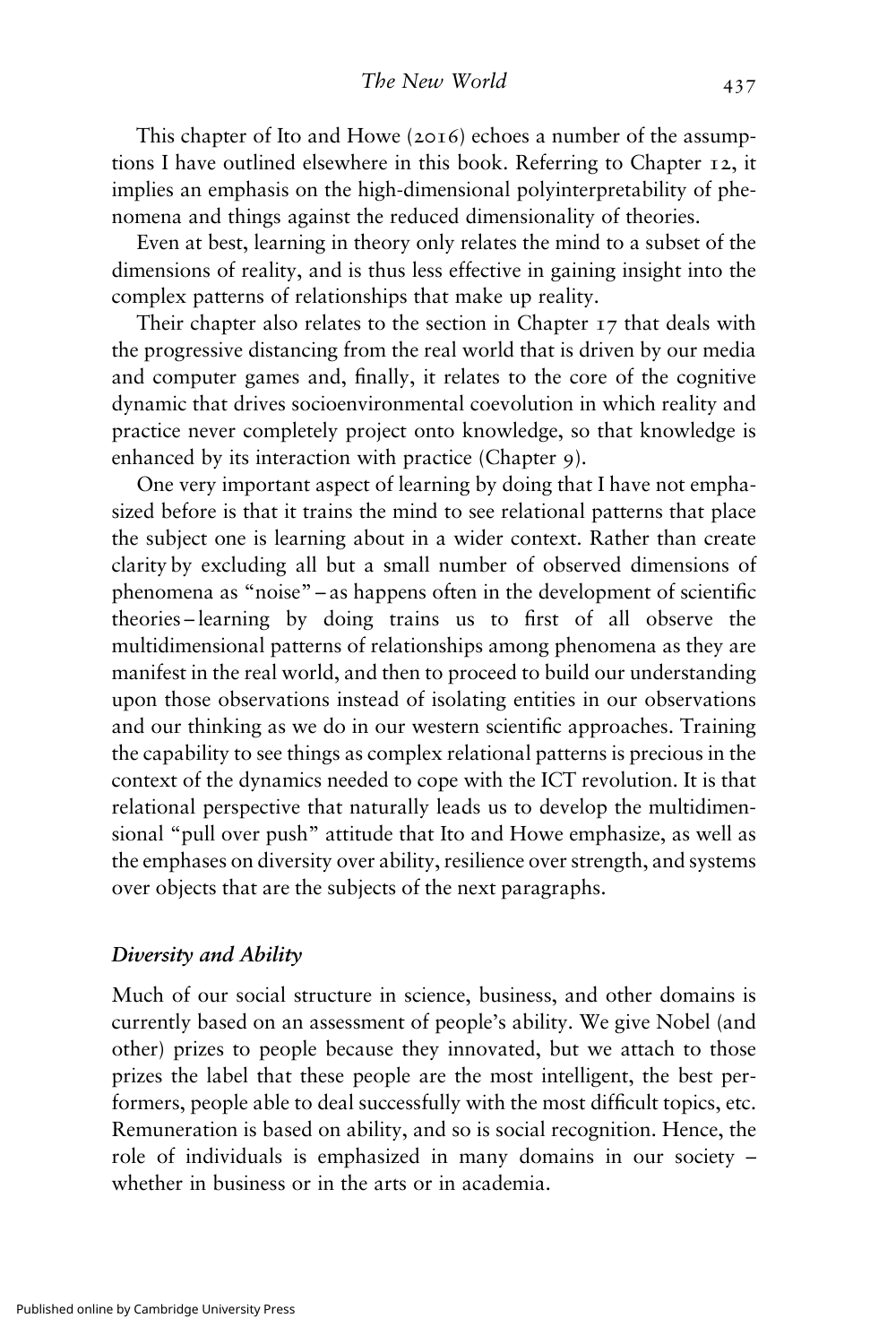In their chapter 7, Ito and Howe (2016) propose a very different approach. They argue that whatever a person's ideas or capabilities are, in large measure they are determined by the network in which he or she functions.

The difficulty of maintaining secrecy in the Internet society has prompted a debate on the validity of assigning intellectual property rights to individuals or teams without taking into account that the interactions of those people or teams with others, over long periods of time, have contributed to their achievements. According to Ito and Howe, once one adopts a relational perspective, emphasizing teamwork and the contribution of everyone's actions and ideas in the network in which people are functioning, as well as spreading information for collective benefit rather than hoarding information for private benefit, the diversity of the participants in an effort becomes more important than the ability of individuals. This is a direct implication of the fact that the network approach inherently emphasizes a highly multidimensional approach to thinking and acting, which is essential for communities to function well. The basis of this approach is that every individual develops his or her own distinctive ways of thinking, and that bringing these together (bottom-up) is a more effective way to guarantee success than relying on a small number of selected individuals, even if they are considered to have particular abilities. In the ICT community, this approach has led to the successful implementation of crowd-sourcing, for example in scientific domains such as microbiology (see the FoldIt experiment to request participation of the gaming community in solving a challenge that was escaping the scientists and their computers), and in crowd-funding, where many startups now prefer to gather their first funds by soliciting small contributions from numerous participants, rather than depending on venture capitalists and becoming beholden to one or a few individuals or companies.

The ICT revolution has opened the possibility that many individuals can contribute to, and also share in, the results of, collective efforts based on their individual capabilities and wishes. It has proven itself to be a powerful tool to harness ideas, but also to spread wealth rather than allow it to accumulate in the possession of a few individuals. In my opinion this is therefore a very interesting potential antidote to the reduction of our value space to a single lowest common denominator (wealth), which we have identified as the corollary of globalization. It rewards people's identity, stimulates their interest and creativity, and thus adds very different rewards to participation than mere wealth, while maintaining people's independence. It would in all probability also reduce the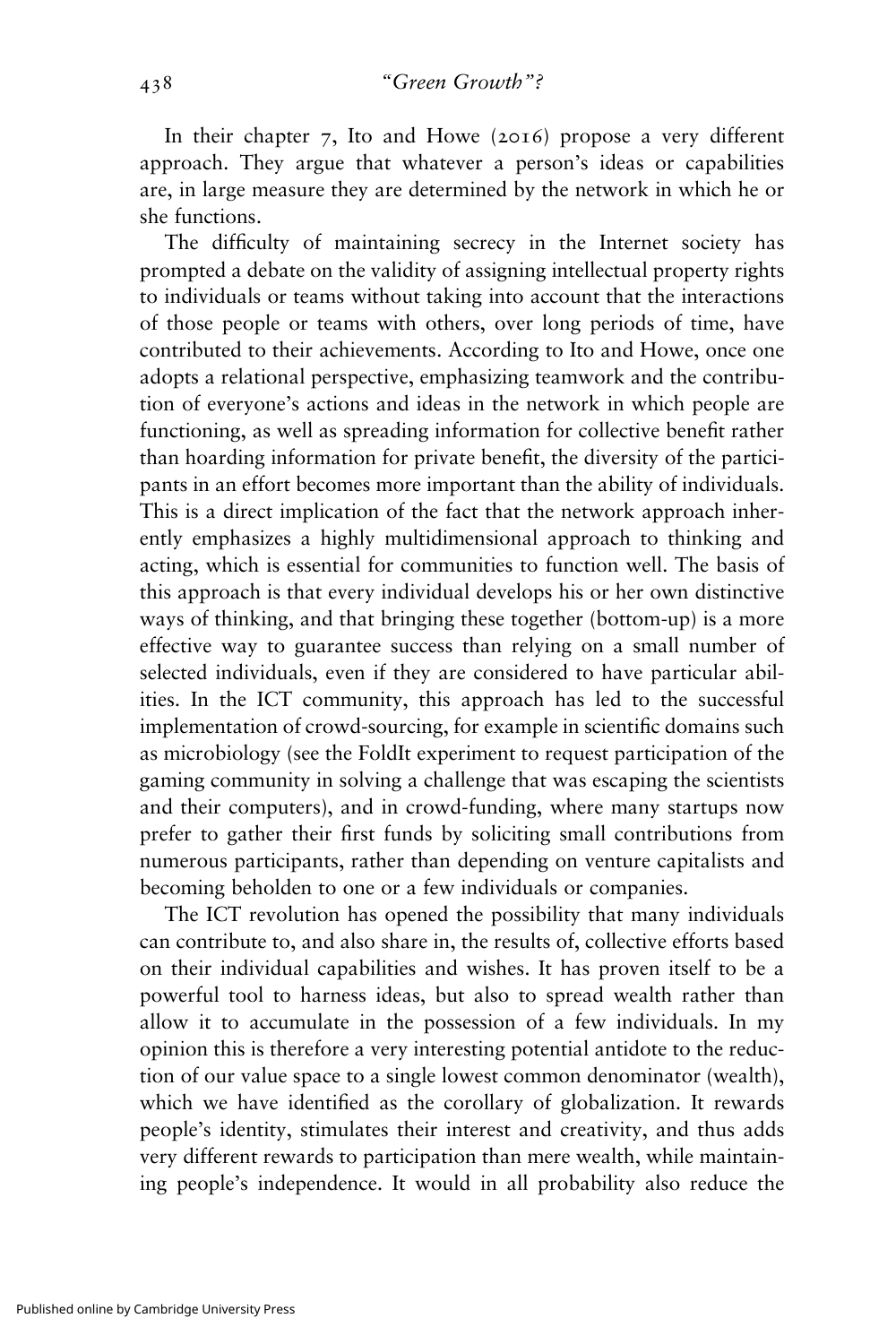wealth gap that is hanging over our global societies. It is an excellent example of Granovetter's (1973) theory about the importance of weak ties. As a result, "the best way to match talent to tasks [...] is not to assign the fanciest degrees to the toughest jobs, but rather to observe the behavior of thousands of people and identify those who show the greatest aptitude for the cognitive skills that the task requires" (Ito & How 2016, 179).

### Resilience and Strength

Chapter 8 of Ito and Howe (2016) argues that opening up the value space of communities is exactly what contributes to their coherence and resilience – the higher the dimensionality of the value space, the wider the range of potential ways to absorb any negative impact on a society and then rebound. Building strong organizations was a very effective way to ensure survival in a relatively stable system, but in the current very rapidly changing system flexibility is a more effective survival strategy. That has been facilitated, argue Ito and Howe, by the important reduction in the outlay required for change that is the result of the ICT revolution, so that rapid changes, even if they entail a loss, can be overcome rather than sinking the enterprise.

This argument clearly resonates closely with the one they present in their chapter 4, risk over safety, but it allows me to draw attention to another aspect of the shift in attitudes that is triggered by the ICT revolution: a shift from building on an a posteriori perspective in dealing with the future of a company, thus striving toward continuity, toward developing a number of potential a priori perspectives by generating multiple future projects (of which a substantive number are sure to fail, but some might succeed). In the process, feedforward (anticipation) and out-of-the-box thinking are given more important roles alongside the omnipresent idea of feedback, and as a result the way is open for change. I placed the importance of this shift in perspective in Chapter 6.

### Systems and Objects

Under this heading, Ito and Howe (2016, chapter 9, 214–231) return from a different angle to the distinction between the focused, subject- and entity-directed perspective versus the context- and relation-based perspective that was one of their earlier topics, stressing the importance of gaining from the outset a high-dimensional grasp of complex real life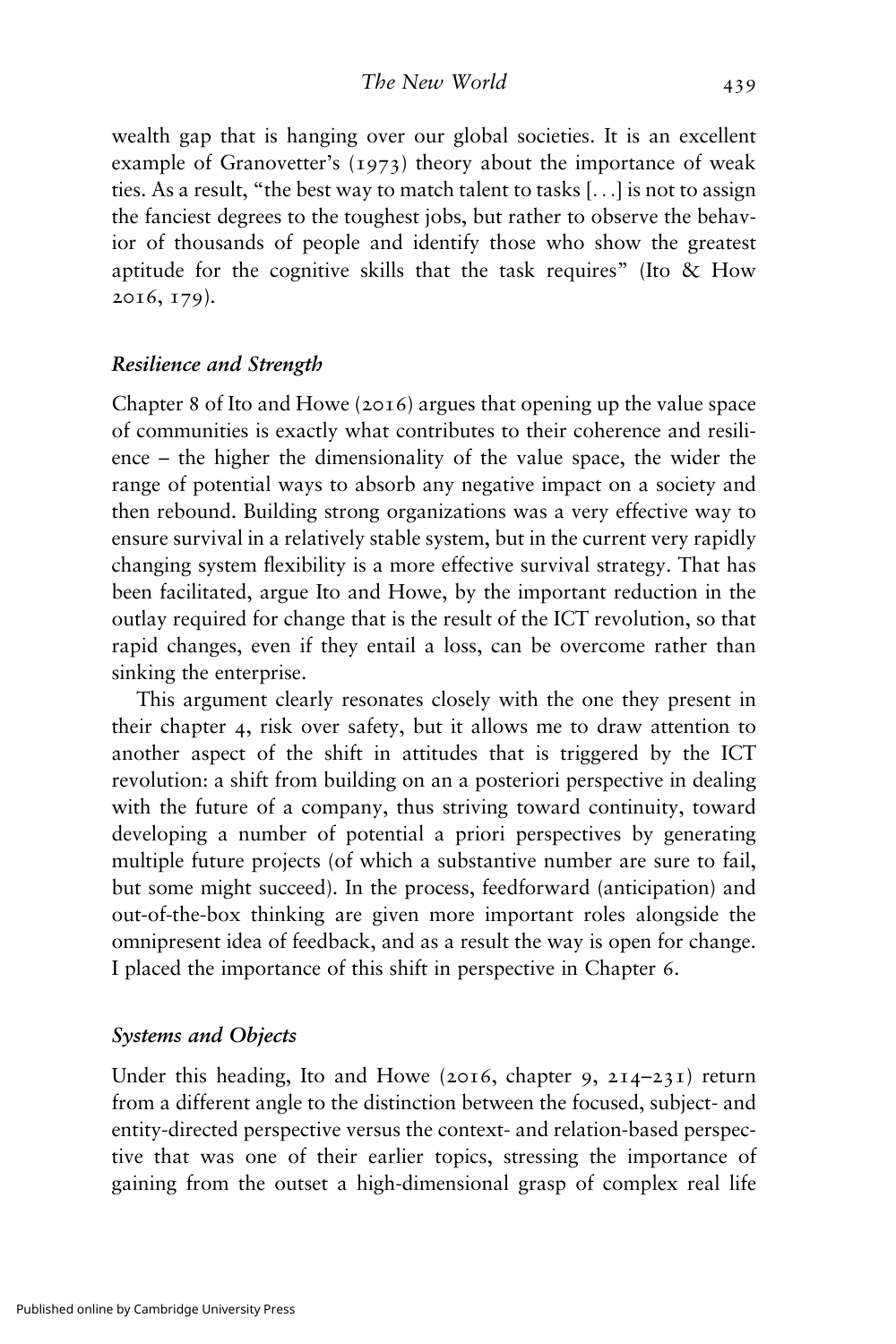patterns, rather than (as the western empirical tradition does) decomposing that complexity into simpler subsets, and then hoping that the understanding thus gained provides an insight into the overall complex phenomenon.

Here it is not the perspective itself that is discussed, but its consequences. The authors draw attention to some of the issues involved in trying to solve what they call intractable problems – which others have called hairy or wicked problems – where it seems necessary to discover all the building blocks in a complex system (Chapter 2). Very important "is the subtle but incredibly important distinction between inter-disciplinary and anti-disciplinary approaches [...] that requires the reconstruction of the sciences entirely, the creation of new disciplines or pioneering an approach that eschews disciplines altogether" (Ito  $\&$  Howe 2016, 219). The fundamental trait of such an approach is that it does away with objects of study – that it studies phenomena in vivo, focuses on processes rather than products, uses a high-dimensional conceptualization that goes against the reductionist trend of western science, and focuses on the systems studied as part of larger systems.

Ito and Howe illustrate this with the example of designing appropriate street lighting in Detroit, emphasizing that any innovation is bound to change the system in which it is embedded (Ito  $\&$  Howe 2016, 225), and that therefore we should shift from design to codesign to ensure that any innovation is compatible with the socioenvironmental system of which it is to be part.

### Conclusion

In this chapter, selecting specific works of earlier scholars, I have tried to make the argument for the need of a different approach to our common future and to outline various authors' ideas about how to achieve that. The main purpose of the first part of the chapter was to raise the kinds of questions we have to take into account in making decisions about the way forward. My main personal conclusions are that:

a. It is not realistic to expect that we could achieve a zero-growth or degrowth dynamic in the short term. The only way to come to that point would be to slowly but surely redirect our present (and thus our longer-term future) toward green growth – growth of a completely different kind: dematerialized and based on a fundamental change in the structure of our value space.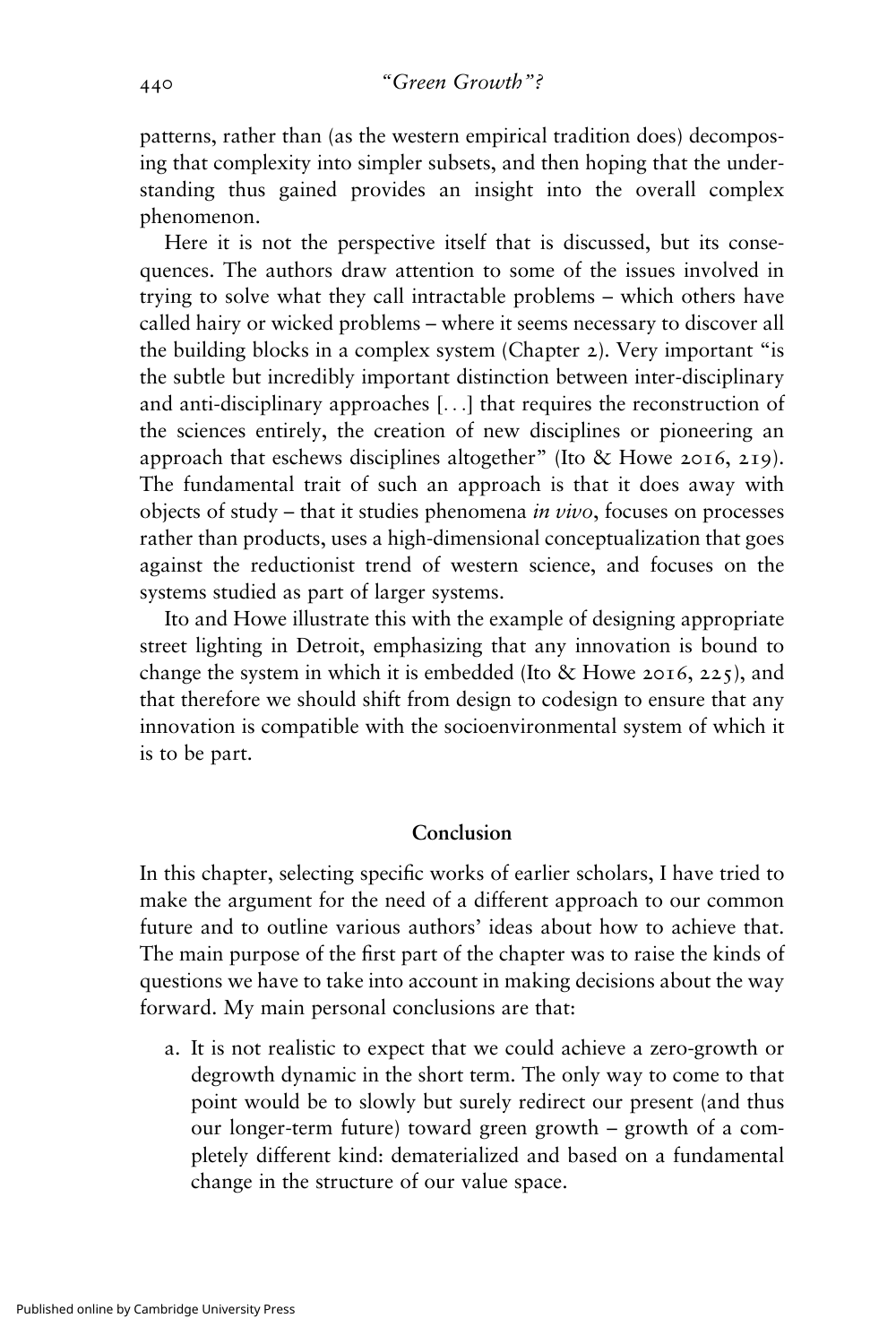- b. It seems that efforts to further globalize the scale of our economies and/or our governance structure (for example by using ICT) will increasingly butt up against identity and other issues that are related to the difficulty of maintaining for large groups the combination of high-dimensional value systems and the frequency of communication that is necessary for the creation and maintenance of flourishing, highly resilient communities. A tendency toward polycentrism is the result. The top of our governance levels are likely to lose control over many dimensions in favor of lower levels. In the European Union this has been going on under the label of subsidiarity. It is also likely to occur in the USA, with a shift away from federal to state authority, while China will continue to operate a semi-decentralized structure with high autonomy for its regions. This devolution of power might ultimately make (large) cities the most cohesive governance units.
- c. Nobody can predict with any certainty how the coevolution of ICT and our societies will evolve and will affect their sustainability. Major transformations in both are a certainty. But one thing becomes clear: there is an important potential for the ICT revolution to help us deal with some of the major issues involved, but that will minimally require (1) gaining more insight in the societal dynamics involved, (2) exercising political and technical control over the ICT development, (3) improving the integration between human and electronic information processing, and (4) undertaking the complete restructuring of our education systems and their curricula, including universities and research organizations, to promote undisciplinarity. That is where some of these developments must, and can, begin.
- d. Last but not least, it is the responsibility of the current crop of sustainability scientists to finally acknowledge that our sustainability conundrum is not an environmental one, but a societal one (see Dyer 2009). Social scientists should take the lead in this, and reconceptualize the current approach to sustainability issues accordingly, looking not only at greenhouse gases, but taking the whole of the socioenvironmental system dynamics and their coevolution into account.

#### **NOTES** notes

1 Alan AtKisson drew my attention to the fact that, interestingly, Swedish society's values in the industrial era were partly built around this concept: the phrase "lagom är bäst," which can be roughly translated as "sufficient is best." The concept of lagom is relatively unique to Swedish society, and